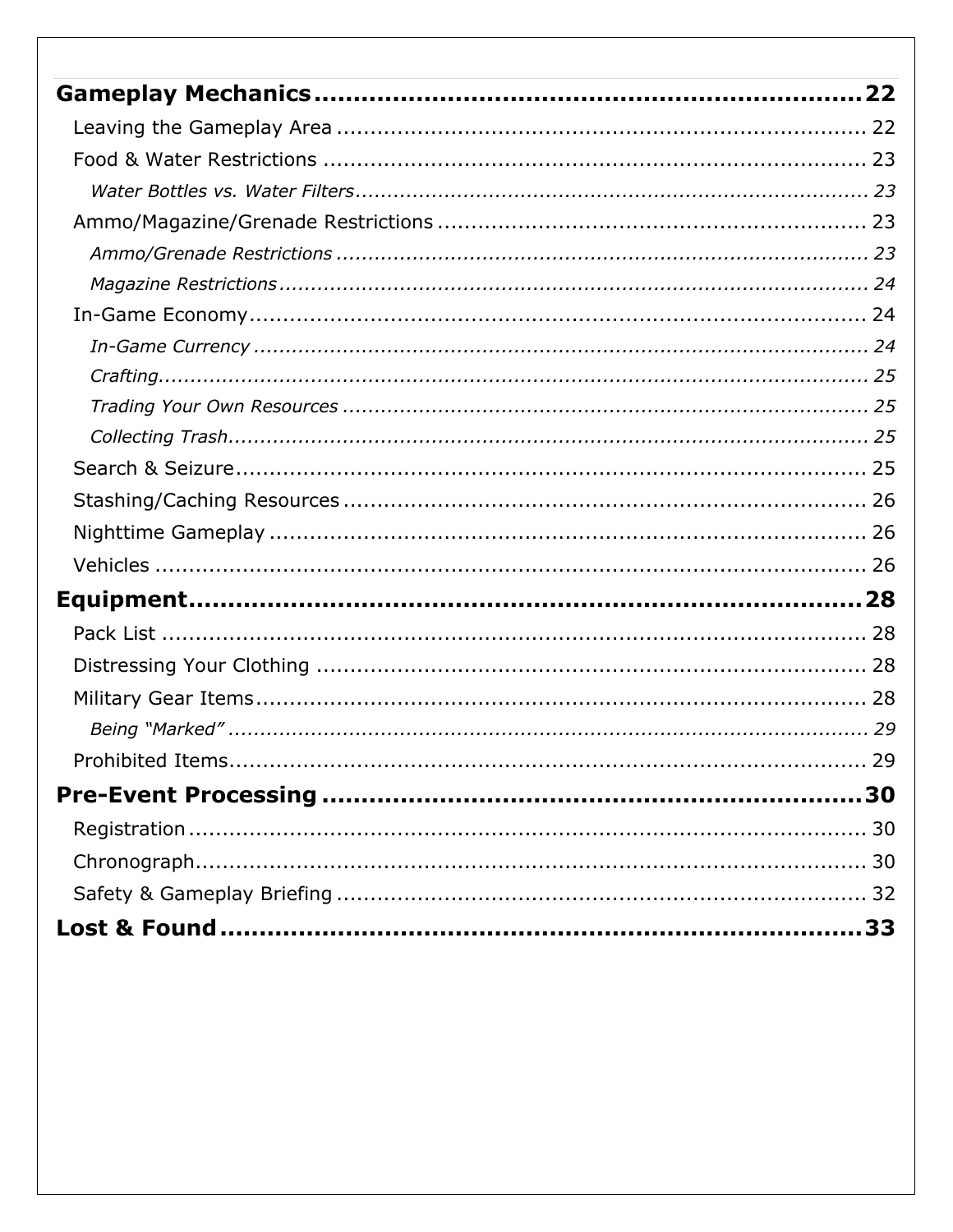# <span id="page-4-0"></span>Introduction

The objective of this document is to provide all participants of an Omega Entertainment Productions Inc. ("Omega Productions") event with a collection of easily understood rules, regulations, and common-sense best practices.

This is a "living document" – we update this rule set every few months to provide better clarity.

Some topics will appear more than once throughout this document; we have intentionally included these redundancies to highlight their importance and ensure compliance.

By purchasing a ticket to an Omega Productions event, you are agreeing that you have read and understand our rules. While we do mandate safety/gameplay briefings before each event, there is no substitute for reading this document.

The common excuses of "I didn't know I couldn't do that" or "I'm used to playing under a different set of rules" will not be accepted by game administration before, during, or after an event – ignorance is not an excuse. Violation of any of the regulations outlined in this document may result in participants being removed from an event without a refund with the potential of not being welcome at future events.

These rules and procedures constitute your first and possibly only warning on violations.

When it comes to participant safety and conduct, there are no dumb questions. If you have read this document in its entirety and are still uncertain about a rule or how to conduct yourself in a given situation, we encourage you to reach out to us via private message on our [Facebook Page](https://www.facebook.com/surviveomega/) or e-mail [alex@omega-epi.com.](mailto:alex@omega-epi.com) Additionally, we invite to join Survive Omega Events General [Interest Group](https://www.facebook.com/groups/347598602450379/?source_id=924242551069127) on Facebook.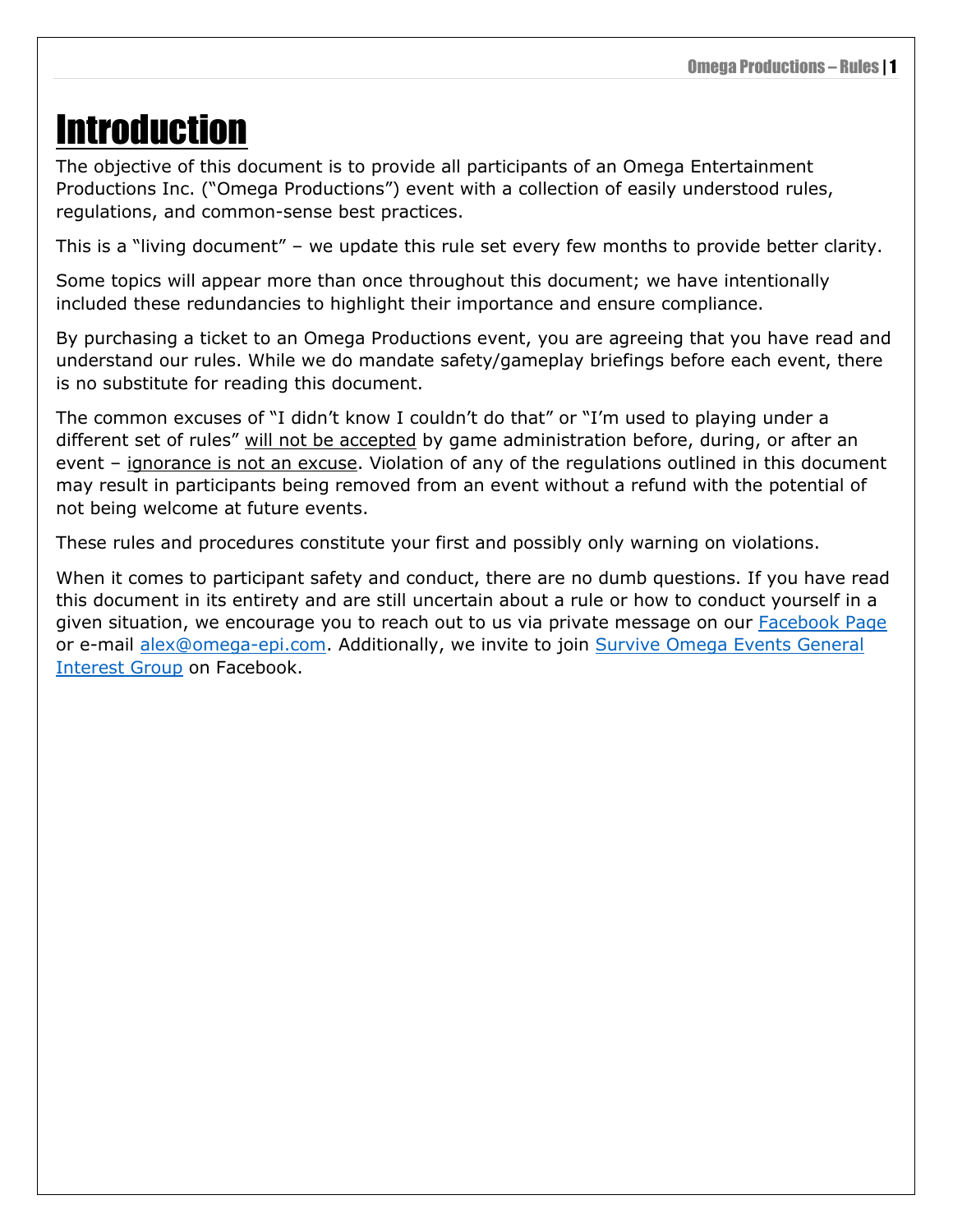## <span id="page-5-0"></span>What to Expect

Omega Productions' events are post-apocalyptic survival experiences that incorporate aspects of airsoft, LARP, and survival bushcraft.

Our events are probably unlike any event you've experienced before. We ask that you approach all aspects of our events with an open mind and willingness to go outside your comfort zone. Be proactive - leave camp with the goal of making something happen. The people who are reactive, the ones who want to be told what to do and need their hands held are the ones who will not enjoy their experience.

The more that you put in, the more you will get out. If you want to sit in your community all weekend and wait for the event to come to you, you're not going to have a good time. We've provided the sandbox and the tools - it's up to you as individuals and as communities to build your own sand castles (or tear them down).

What NOT to expect:

- These are NOT force-on-force airsoft events. There are no predetermined teams and MOST engagements can be solved without using lethal force. There is no individual or team that can "win" these events. Don't play to win; play to enjoy the experience.
- These are NOT cosplay LARP events. While non-player characters<sup>1</sup> (NPCs) and event participants will roleplay heavily, everyone and anyone can and will be shot. Additionally, form should follow function when it comes to your "kit." This isn't a fashion show - you'll be expected to be a self-sufficient for the 40+ hour duration of the event. This will be exponentially more difficult if your outfit is not conducive to outdoor survival.
- Omega is NOT a single-player RPG videogame in the vein of *Fallout* where it is possible to complete every single mission and NPCs exist exclusively for your gratification. These events weren't created specifically for you; they were created for everyone to enjoy as a collective. It will be physically impossible for you to know about, much less complete, all the different storylines and scenarios that come to pass over the course of our events. You must accept that you are one person out of hundreds and that this world we've created doesn't wait for you to complete a quest before giving you another.

 $1$  We use the term "NPC" to describe individuals who occupy a staff role at our events. They exist to add to the event's atmosphere.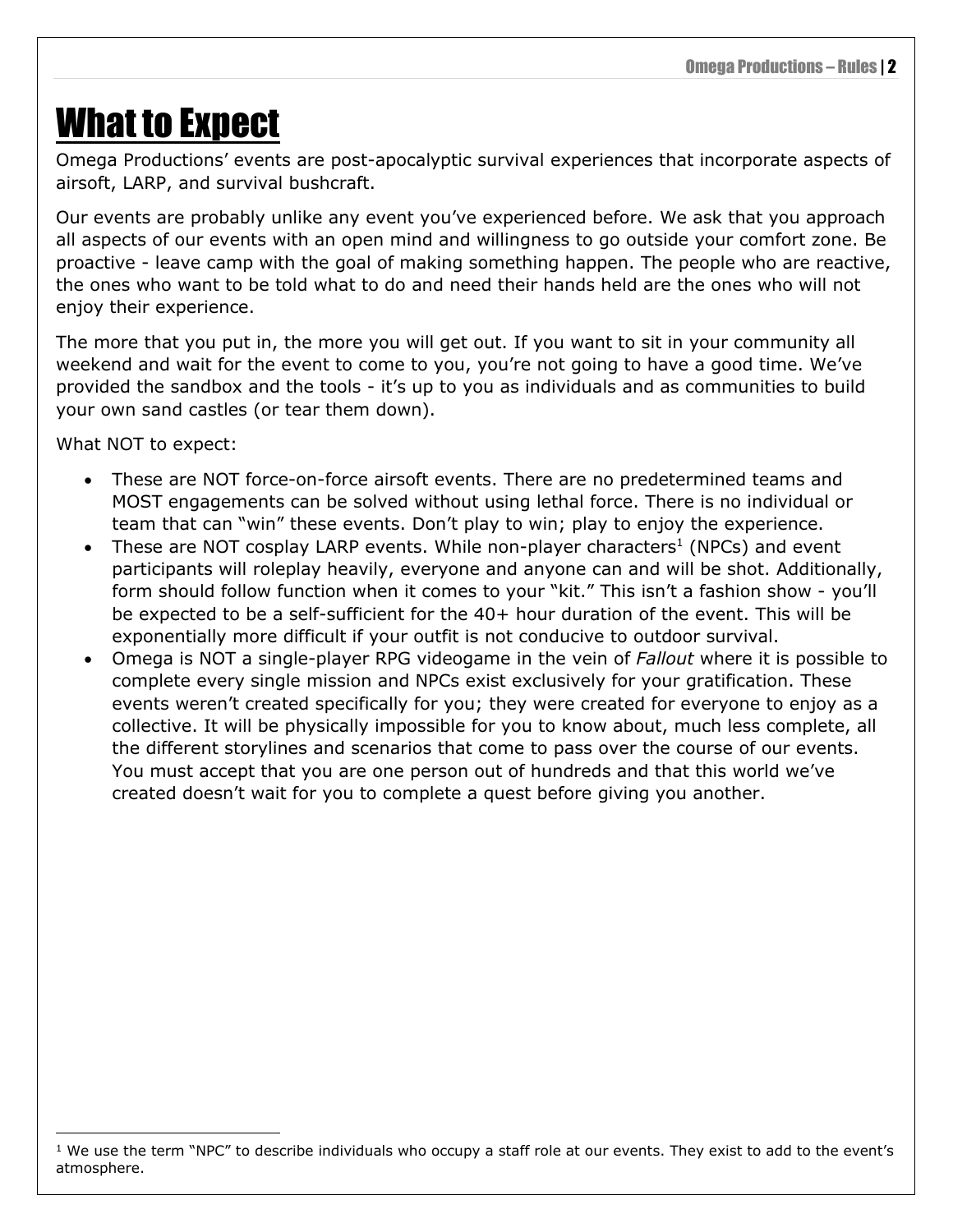# <span id="page-6-0"></span>Personal Conduct

When in doubt, use common sense. If you encounter a situation that is not specifically mentioned within this document, use your best judgement and "play" within the spirt of the event. While event staff will do their best to prevent participants from "gaming" the event, there may be scenarios where a grey area exists. Please remember that these events are not meant to be "won" by any individual or group and that event admins will never give out prizes for doing well, so there is no need to be overly competitive.

### <span id="page-6-1"></span>Profanity

We understand that the occasional profanity will be uttered by participants and admins alike. However, any profane, derogatory, or aggressive language that is directed at another individual will be met with immediate removal from the event without a refund.

### <span id="page-6-2"></span>Breaking the Law

Participants who attempt to steal, cause bodily harm, or break any other local, state, or federal laws will be removed from the event and handed over to law enforcement.

Event participants' gear will be unsupervised in the gameplay area, especially in the community areas where participants can setup camp and sleep. Omega Productions will never use a rucksack or any other backpack/bag as a prop. If it doesn't have an "O" symbol on it, it's not a prop – do not rummage through other people's things!

### <span id="page-6-3"></span>Substances

Tobacco, alcohol, prescription drugs, and recreational drugs are either regulated or prohibited by Omega Productions.

### <span id="page-6-4"></span>Tobacco

The use of tobacco products (cigarettes, cigars, e-cigs, vape pens, etc.) is permitted in outdoor areas only. Please do not smoke/vape indoors.

### <span id="page-6-5"></span>Alcohol

Alcohol impairs judgement and motor skills. Therefore, alcohol, in any form, is banned on site throughout the duration of the event. Event participants, regardless of age, should never bring alcoholic beverages with them into the gameplay area. Participants who violate this rule will be removed from the event without a refund.

### <span id="page-6-6"></span>Prescription Drugs

Participants who have a prescription for medication will be permitted to bring their prescription into the gameplay area so long as it is in a container with a prescription label. The name on the label must match the name on the participant's state or federally issued ID. Please note that Omega Productions is not responsible for reminding participants to take their medication. OTC medications like Advil and Benadryl or approved for use.

### <span id="page-6-7"></span>Recreational Drugs

Recreational drugs (cocaine, ecstasy, meth, etc.) are banned at Omega Productions' events.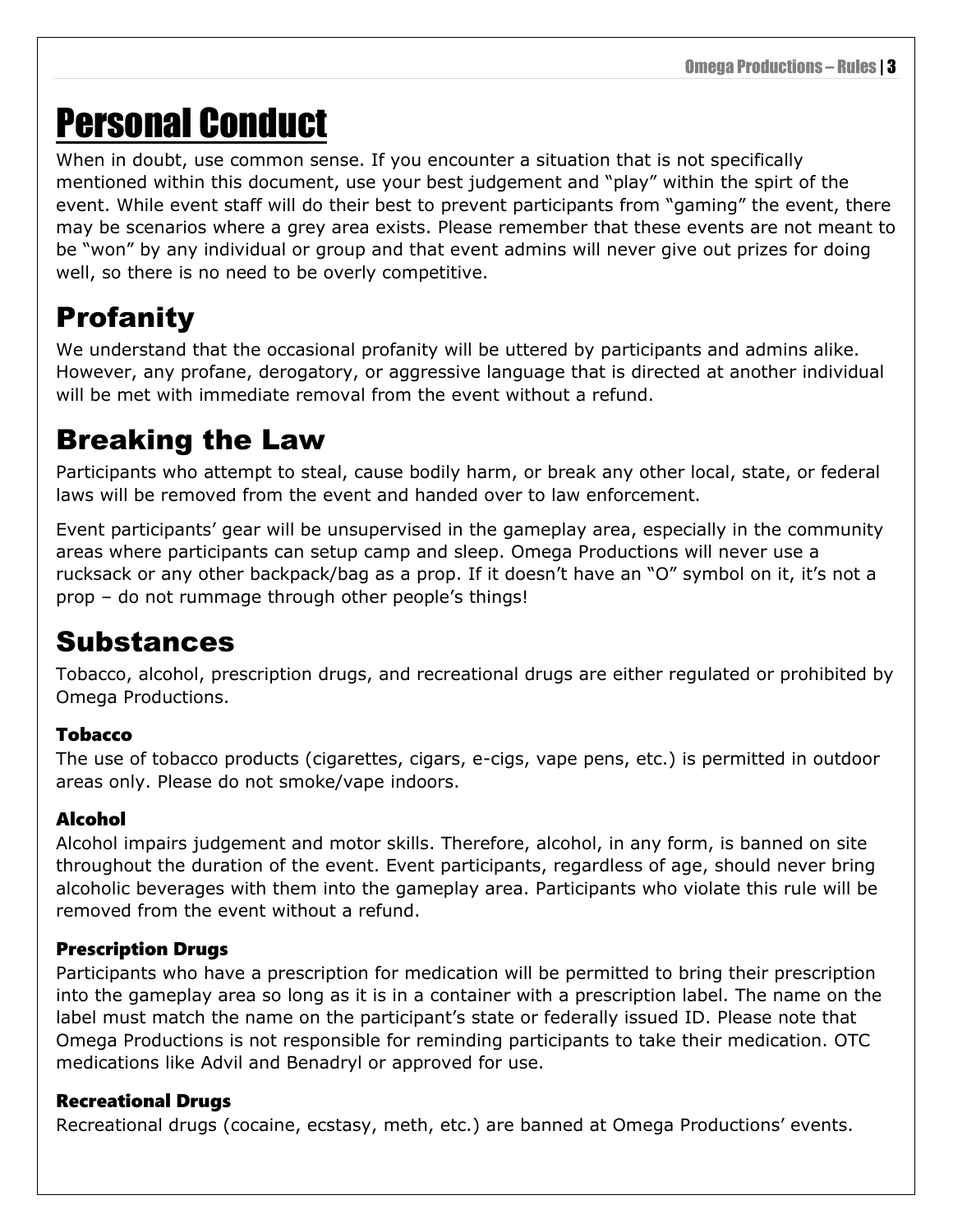While we acknowledge that recreational and medicinal marijuana is legal in several states, including states in which an Omega Productions' event may take place, we must follow the current federal regulations which classifies marijuana as a Schedule I Controlled Substance. Under no circumstances will marijuana, in any form, be permitted at an Omega Productions' event.

### <span id="page-7-0"></span>Garbage

Police your garbage. After the event, we shouldn't find participants' garbage around the areas where they camped or parked. Additionally, be mindful of your food packaging and empty water bottles. We want to leave sites as clean as possible after events so that Omega Productions is invited back for future events. Large garbage bags can be found in every community – use them.

### <span id="page-7-1"></span>Rules to Live By

**The Golden Rule** – "treat others how you would want to be treated." If you wouldn't want something done to you, don't do it to someone else.

**The Platinum Rule** – "treat others how THEY would want to be treated." Just in case the above rule isn't clear.

**The Yuk Rule** – "there is no such thing as friendly trash-talking, only trash-talking between friends." Trash-talking "as a joke" will not be tolerated on any of Omega Productions' social media pages before or after events.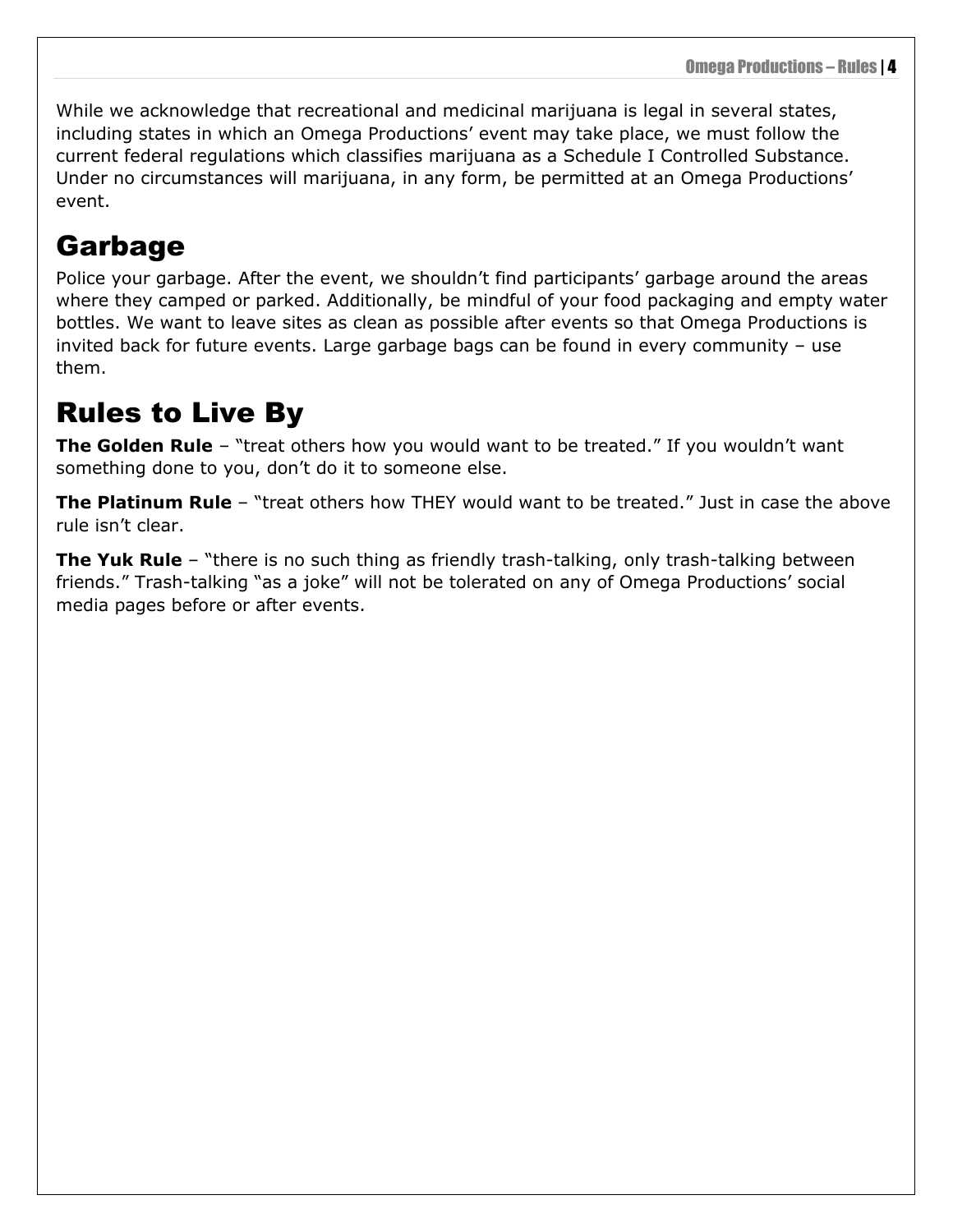# <span id="page-8-0"></span>**Safety**

Safety of event participants is of the utmost concern to Omega Productions. Therefore, participants observed to be in violation of any of the rules outlined in this document may be removed from an event without a refund.

Ultimately, participants must be accountable for their own safety. Medical, physical, emotional, or personal issues that pose a threat to your safety or the safety of others needs to be relayed to event staff. If a participant needs medical attention (water, food, prescription medication, emergency transport, etc.), event staff will make it their priority to address these needs.

Please note that channel 22 (462.725) is used as the "Safety Channel" for every event. Omega Productions restricts participants from monitoring this channel, but they should be able to switch to this channel should a safety emergency take place.

### <span id="page-8-1"></span>Cease Fire

A "Cease Fire" or "Real World" call is made by event participants under the following circumstances:

- a life, limb, or eye-threatening injury to any participant or event admin has occurred (please note that a rolled ankle or sprained wrist does not constitute a life-threatening injury)
- an environmental hazard (e.g., flash flooding, tornado, hurricane, wildfire, earthquake) that threatens the safety of all event participants

A "Blind Man" call is made by event participants under the following circumstances:

• a participant or event admin has experienced a loss or failure of their eye protection, creating a severe risk of an eyesight-threating injury

When any of these calls are made, participants must do the following:

- 1) stop playing
- 2) place their replica on "SAFE"
- 3) echo the call so that other participants can be made aware
- 4) display their red "dead rag"
- 5) help event admins find the location of the incident (if applicable)
- 6) remain in place until given further instructions by event admins

When the cease fire has been resolved, event admins will call "Game On" or "All Clear" to communicate to participants that they are safe to continue whatever they were doing.

### <span id="page-8-2"></span>Protection

### <span id="page-8-3"></span>Eye Protection

Only ANSI Z87.1 and/or ASTM F-1776-99a rated (or greater) ballistic eye protection will be accepted at an Omega Productions' event. Your eye protection must fully cover your eye sockets from all angles of impact. The lenses of your eye protection must also be clear for nighttime gameplay.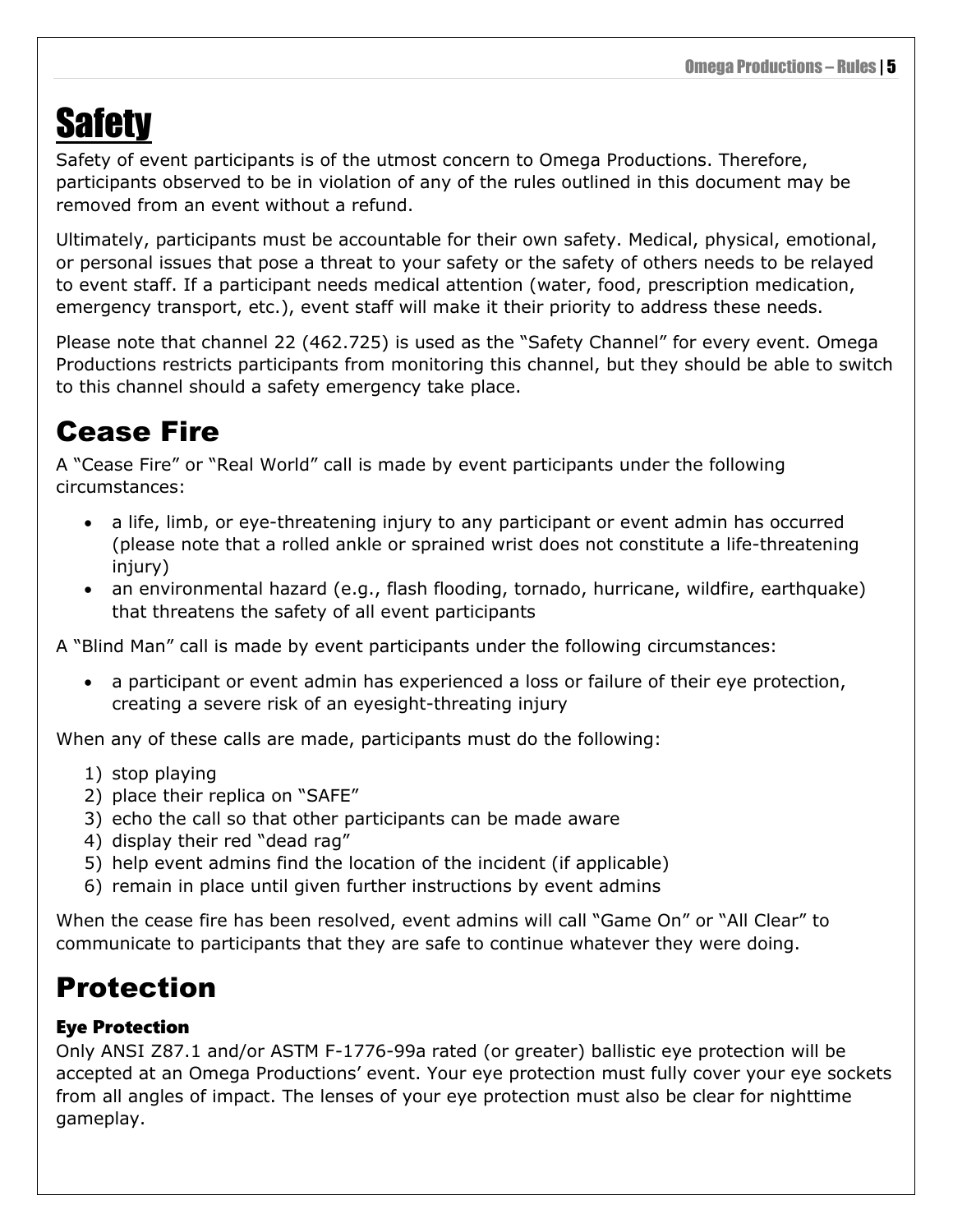Any person, regardless of their role in the event, must wear eye protection in the designated gameplay area.

Eye protection must also be worn when a participant is chronographing their replica(s) during pre-event processing.

"Cold Zones" or "Safe Zones" will be designated during gameplay. Depending on the event, staff may permit participants to remove their eye protection during specific circumstances, such as nighttime sleeping. Event staff will make these times and locations clear to all participants before and during the event.

We strongly recommend that all participants bring backup eye protection should their primary eye protection fail.

Steel mesh goggles are NOT permitted. While uncommon, plastic BBs can "splinter" on impact and penetrate the small holes in mesh goggles, causing potential damage to a participant's eyes.

#### <span id="page-9-0"></span>Face Protection

Full face protection is not required for participants aged 18 and above, but we recommend having something to cover your face during firefights. Mouth guards are recommended to prevent dental injuries.

Full face protection is mandatory for all participants aged 17 and younger and must be worn for the entire duration of the event. Acceptable forms of face protection include:

- paintball masks $2$
- plastic or mesh lower masks
- thick neoprene lower masks
- shemaghs that are wrapped around the head and face
- balaclavas

### <span id="page-9-1"></span>Hydration & Nutrition

Omega Productions allows participants to bring food and water with them at the start of the event. Omega Productions also provides food (in the form of canned goods) and water to participants throughout the course of the event.

All food that participants bring with them at the beginning of an event must fit within a sealed 1 gallon bag. Supplemental food will be provided during the event.

Participants are permitted to begin each event with up to 1 gallon of water. Participants are required to have at least 2L of water storage capacity on their person.

While supplemental food and water is provided, it is each participant's personal responsibility to ensure that they are consuming enough water and calories to remain healthy and active throughout the event.

Our events allow participants to play at their own pace. If at any point during the event you are feeling tired, thirsty, or hungry – take a break!

 $2$  While paintball masks offer full eye, face, and ear protection, please remember that eye protection must be worn throughout the entirety of the event. Paintball masks can make it difficult to drink and eat while still complying with our eye protection requirements.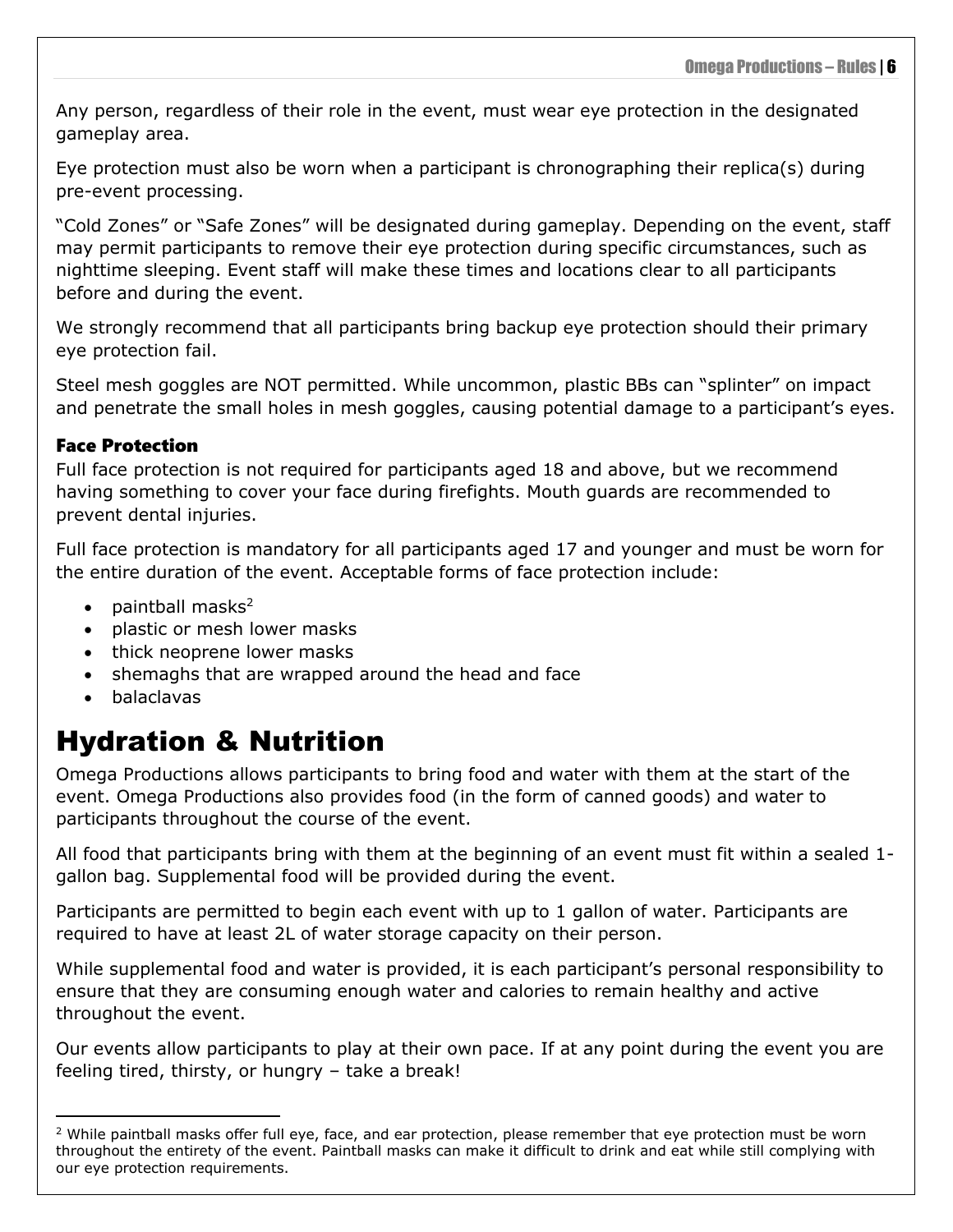### <span id="page-10-0"></span>Age Requirements & Waivers

Omega Productions allows participants as young as 13 to attend our events.

While all individuals moving throughout the gameplay area (this includes observers and photographers) are required to have a signed waiver on file, Omega Productions mandates that all participants aged 17 and under have their waiver signed by their parent or legal guardian.

Additionally, Omega Productions requires that all participants aged 13 – 15 be accompanied by a family member aged 21+ who is also registered to participate in the event.

| <b>Age of Participant</b> | <b>Waiver Required</b> | <b>Signed by Parent</b> | Adult $(21+)$<br><b>Supervision</b> |
|---------------------------|------------------------|-------------------------|-------------------------------------|
| 18+                       | Yes                    | No                      | N٥                                  |
| $16 - 17$                 | Yes                    | Yes                     | N٥                                  |
| $13 - 15$                 | Yes                    | Yes                     | Yes                                 |

Please refer to the below table on our age and waiver policies:

### <span id="page-10-1"></span>Medical Cards

Omega Productions requires that all participants keep a medical information card on their person (preferably on the left side of their body in a pocket) throughout the duration of the event.

Participants will receive a blank medical card at registration that they can complete.

We will have at least one medical professional present at every event. If you have a medical issue that you think they should know about, it is your responsibility to inform staff during registration so that we can have a contingency plan is place should an episode occur.

Please consider bringing a sandwich-size plastic bag for your medical card – this will prevent it from getting destroyed by rain and sweat.

### <span id="page-10-2"></span>Staging Area & Safe Zones

The parking lot, registration tent, vendor booths, and any areas outside of the gameplay area are considered safe zones at ALL TIMES.

Additionally, safe zones will be established in the survivor communities between dusk and dawn.

In safe zones, all magazines will be removed (pistols included) and all replicas will be on "SAFE". Dry-firing replicas is also forbidden within the safe zone. We also recommend that batteries and air sources are disconnected for an additional layer of safety. Any test firing of replicas should be done at the chronograph station (with eye protection on). Participants should always practice muzzle discipline.

Any replica weapon safety violations in the safe zone are grounds for immediate dismissal from the event without a refund.

### <span id="page-10-3"></span>Joule Limits & Minimum Engagement Distances

Omega Productions firmly believes in measuring the kinetic energy (joules) of BBs rather than their velocity (feet per second - FPS) due to the phenomenon known as "joule creep". Please note that this information intentionally appears more than once throughout this document.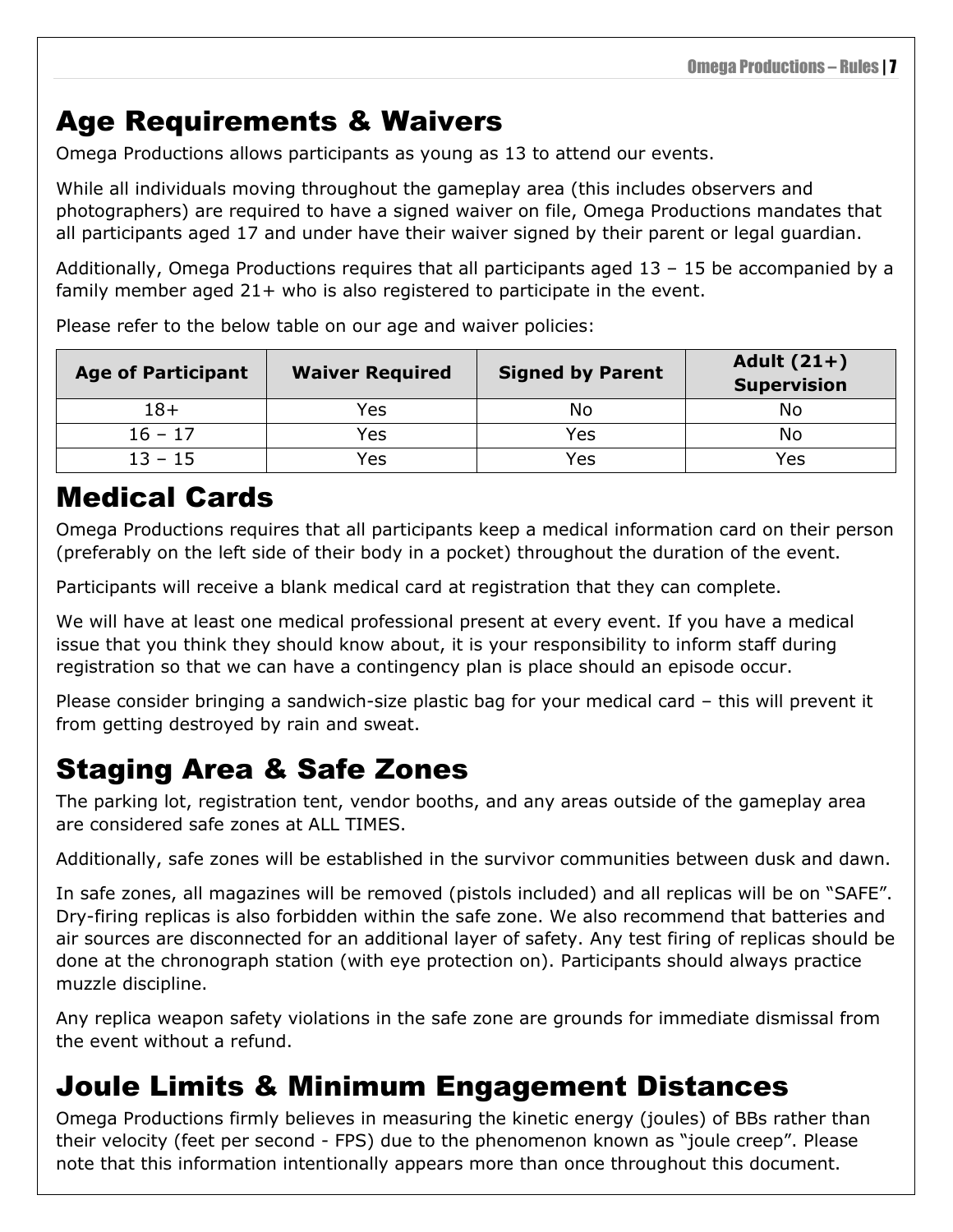#### <span id="page-11-0"></span>Rifle/Pistol/Shotgun/Bow<sup>3</sup>

- maximum of 1.50 joules of kinetic energy measured from the end of the inner barrel
- up to 355 FPS with 0.25g BBs for AEG and spring replicas
- up to 317 FPS with 0.32g BBs for HPA and GBB replicas
- no minimum engagement distance (MED)
- $\bullet$  semi-auto<sup>4</sup> ONLY

#### <span id="page-11-1"></span>SMG (Sub-Machine Gun)

Omega Productions does not recognize an SMG class; all SMG replicas will be subject to the same restrictions as the rifle class

#### <span id="page-11-2"></span>SSW (Squad Support Weapon)

- maximum of 1.50 joules of kinetic energy measured from the end of the inner barrel
- up to 355 FPS with 0.25g BBs for AEG replicas
- up to 317 FPS with 0.32g BBs for HPA replicas
- MED of 50 feet
- maximum of 30 rounds per second (RPS)
- may NOT engage targets when inside buildings
- may NOT shoot out from within buildings on the first floor; the barrel of the SSW must break the vertical plane of the building to ensure that other participants don't unknowingly walk in front of the window and get hit within the 50' MED
- must be an internationally recognized SSW (no M4s with box mags or SMGs with drum mags)

#### <span id="page-11-3"></span>DMR (Designated Marksman Rifle)

- maximum of 1.86 joules of kinetic energy measured from the end of the inner barrel
- up to 400 FPS with 0.25g BBs for AEG and spring replicas
- up to 355 FPS with 0.32g BBs for HPA and GBB replicas
- MED of 50 feet
- semi-auto ONLY
- may NOT engage targets when inside buildings
- may NOT shoot out from within buildings on the first floor; the barrel of the DMR must break the vertical plane of the building to ensure that other participants don't unknowingly walk in front of the window and get hit within the 50' MED
- must be an internationally recognized DMR such as an SR-25 (no M4s or AK-47s with scopes)

#### <span id="page-11-4"></span>Sniper

- maximum of 2.32 joules of kinetic energy measured from the end of the inner barrel
- up to 450 FPS with 0.25g BBs for spring replicas
- up to 397 FPS with 0.32 BBs for HPA replicas
- MED of 100 feet
- bolt-action only<sup>5</sup>
- may NOT engage targets when inside buildings

 $3$  Airsoft replica bows are permitted but must be inspected prior to each event and approved for use. <sup>4</sup> "Semi-Auto" is defined as one trigger pull per one BB fired. The ONLY exceptions to this rule are shotguns that have multiple barrels.

<sup>5</sup> Bolt-Action is defined as having to manually manipulate the replica's bolt to between firing each round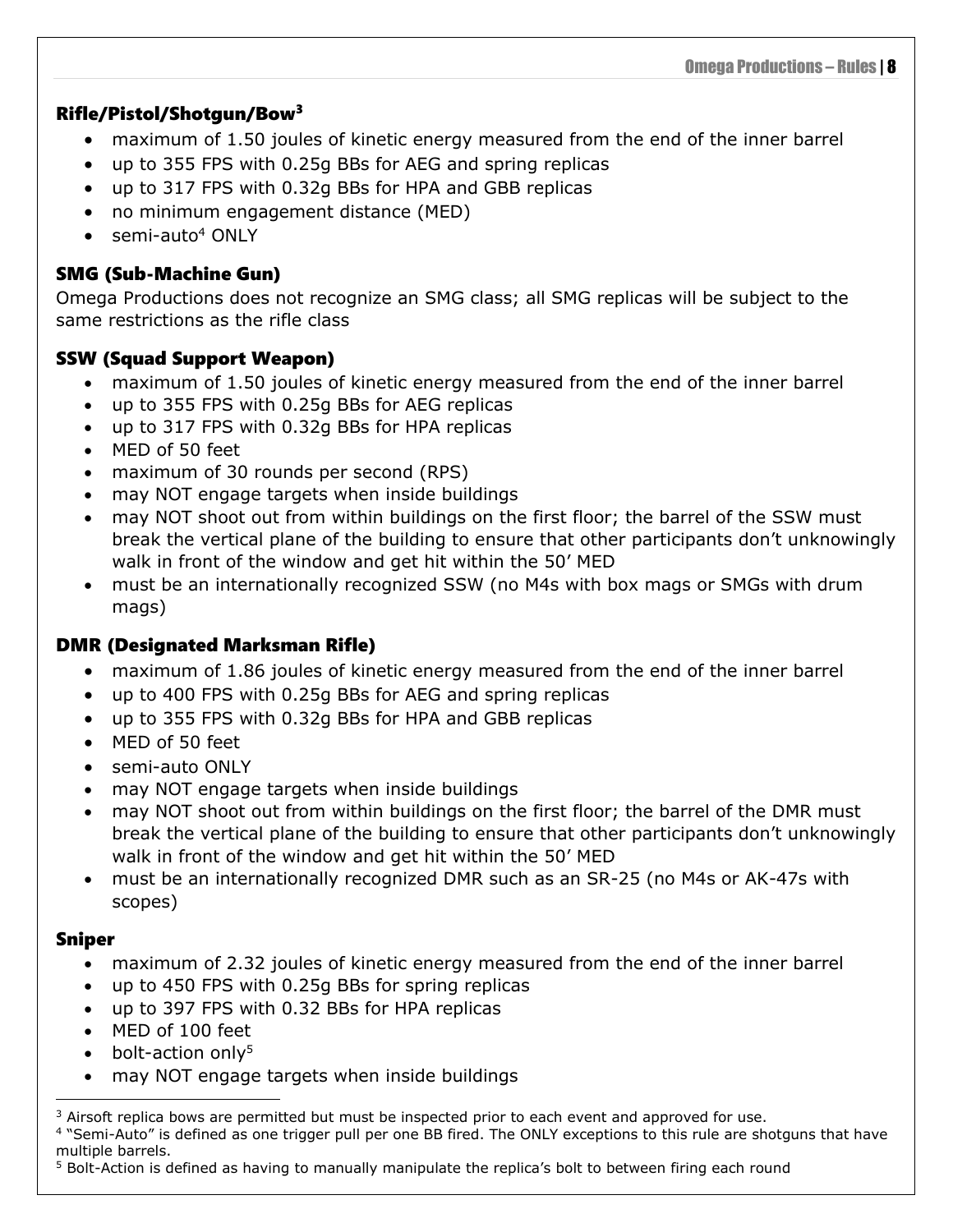• may NOT shoot out from within buildings on the first floor; the barrel of the sniper rifle must break the vertical plane of the building to ensure that other participants don't unknowingly walk in front of the window and get hit within the 100' MED

### <span id="page-12-0"></span>Melee Weapons

All melee weapons must be inspected at the chronograph station along with airsoft replicas prior to the event.

Omega defines "training weapons" as any hard foam or rubber melee weapons meant for training purposes (e.g., Cold Steel, Sharkee, etc.). Training weapons will be designated with a red tag at the chronograph station after inspection.

Omega defines "boffer" weapons as any soft foam melee weapon padded with cloth meant for duels. Boffer weapons will be designated with a green tag at the chronograph station after inspection.

Omega defines "LARP" weapons as any melee weapon with a solid or injection molded foam core that is dipped or coated in latex. LARP weapons will be designated with a white tag at the chronograph station after inspection.

Throwing weapons are strictly prohibited.

Participants cannot be revived from any stealth or melee kill; this is covered in further detail in our "What Constitutes a Hit" section.

#### <span id="page-12-1"></span>Training Weapons for Stealth

Training weapons are permitted for stealth "kills" ONLY. Additionally, these weapons must be the size of a hatchet, tomahawk, dagger or knife; no katanas, swords, claymores, battle axes, etc.

These weapons must have a red tag on them that signals their use for stealth only.

If another participant is aware of your presence, do not try and melee "kill" them by wildly flailing rubber/hard foam objects at them. Participants who are found to be aggressively using training melee weapons will be ejected from the event without a refund.

Participants are prohibited from making stabbing, slashing, chopping, or other aggressive movements with their training weapons towards others. Wildly flailing a training weapon at someone will get you immediately bounced from the event.

No head/neck/groin strikes – tap other participants on the back.

No simulated "throat cuts" - you will get ejected from the event.

Modified "real edged" weapons are strictly prohibited. Blunted weapons are not considered training weapons.

Tools used for in-game bushcraft are strictly prohibited from use as melee weapons.

"Duels" with training weapons are strictly prohibited.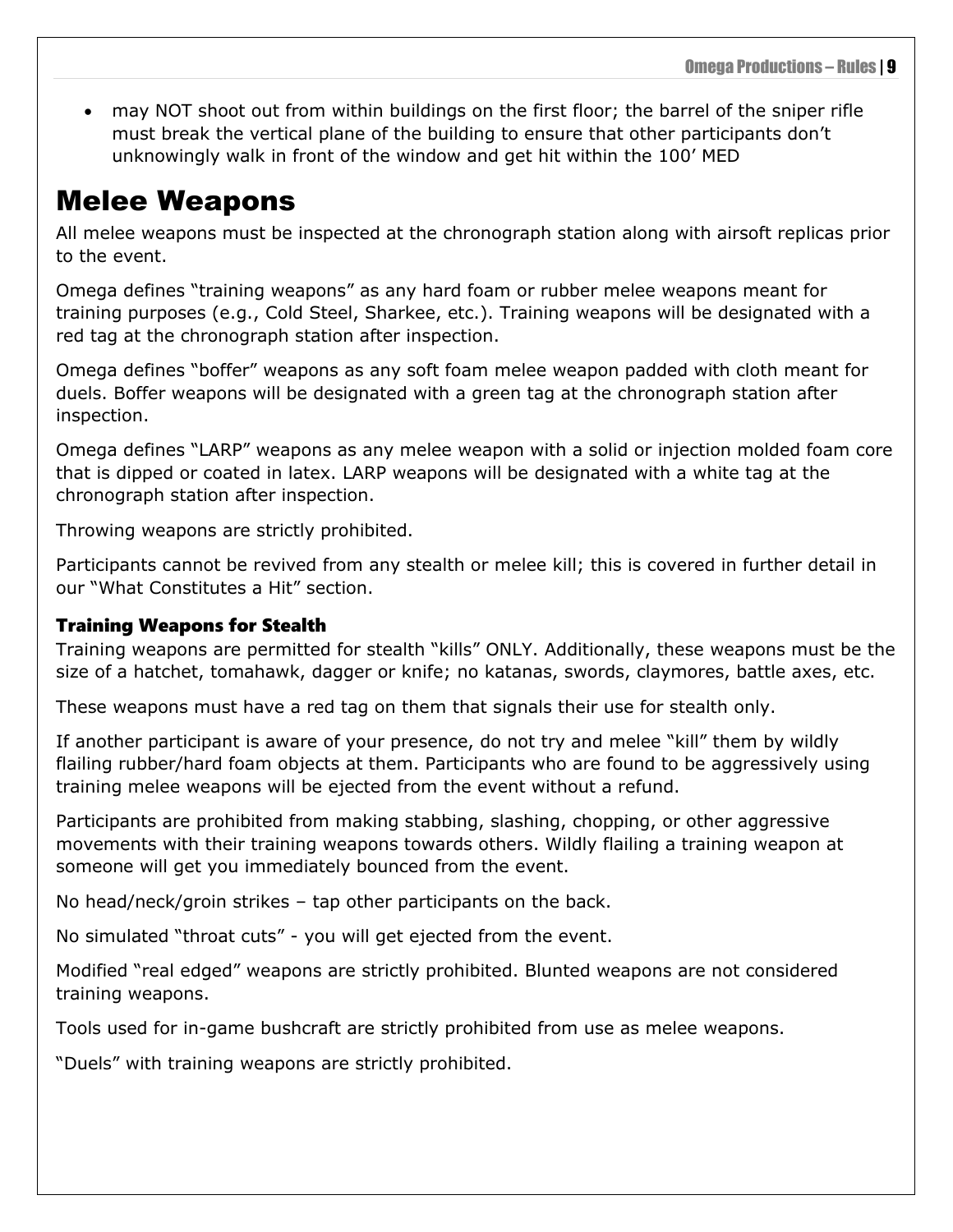#### <span id="page-13-0"></span>LARP/Boffer Weapons for Melee

Injection Molded Foam LARP weapons and Boffer weapons are permitted for standard melee and stealth melee kills. These weapons must have a green or white tag on them signifying their ability to be used for melee kills.

No head/neck/groin strikes and no thrusting or stabbing with LARP Weapons; stab-safe boffer weapons only. Any strike between the top of the shoulders and above the waist, including arms, hands, and legs, are instant kills.

Participants must call their own hits the same way they would as if they had been shot by a BB.

A hit from a melee weapon counts when the weapon strikes the defending participant's body. Intentionally blocking or grabbing at any strike with a hand which is not gripping a weapon results in a melee kill.

Participants may block strikes with other weapons, including airsoft replica firearms if they do not have their own melee weapon. Participants using LARP or Boffer Weapons should not charge directly at another participant and expect to melee kill them without getting shot.

Melee Weapons may not be used to block BBs. Any BB striking a Melee Weapon counts as a hit.

Participants may not use excessive force when striking other participants with a melee weapon. A good rule of thumb is to use 40% of the strength you would if the melee weapon was a real weapon.

#### <span id="page-13-1"></span>Melee Duels

Melee duels are only permitted in the "Fight Pit" under the direct supervision of the "Pit Master."

All boffer weapons intended for use in the Fight Pit must be inspected at the chronograph station prior the event and marked with a green tag. Injection molded LARP weapons are not approved for the fight pit.

If you wish to participate, you must be familiar with our melee duel ruleset. Additionally, The Pit Master will be giving a mini briefing before the Fight Pit opens to cover duel-specific rules and safety.

Time and locations of the Fight Pit will be announced during the event.

- First to win three rounds wins the duel. Participants win a round by killing their opponent. A kill counts as 1 strike to the chest, or 2 Wounding Strikes to the arms/legs. A Wounding Strike to an arm or leg results in the loss of that limb.
- When you lose an arm, drop anything that is in that hand and put the arm behind your back. Do not switch equipment from the lost arm to your non-injured arm (this so called "magic switch" is specifically prohibited). Any other strike to the same arm counts as a torso hit, because in combat rules, the arm would not be there to intercept the hit.
- If you lose a leg, you must immediately kneel on that knee. To move from place to place you must crawl, dragging the injured leg. Hopping around on your uninjured leg is not allowed. However, you may make a lunge off the good leg toward an opponent. Any strike to a leg that has already been lost does not count.

The loser of a duel does not have to wait their 5 minutes to bleed out, they can instead respawn immediately. If duels are taking place in a community area, the loser of a duel does not have to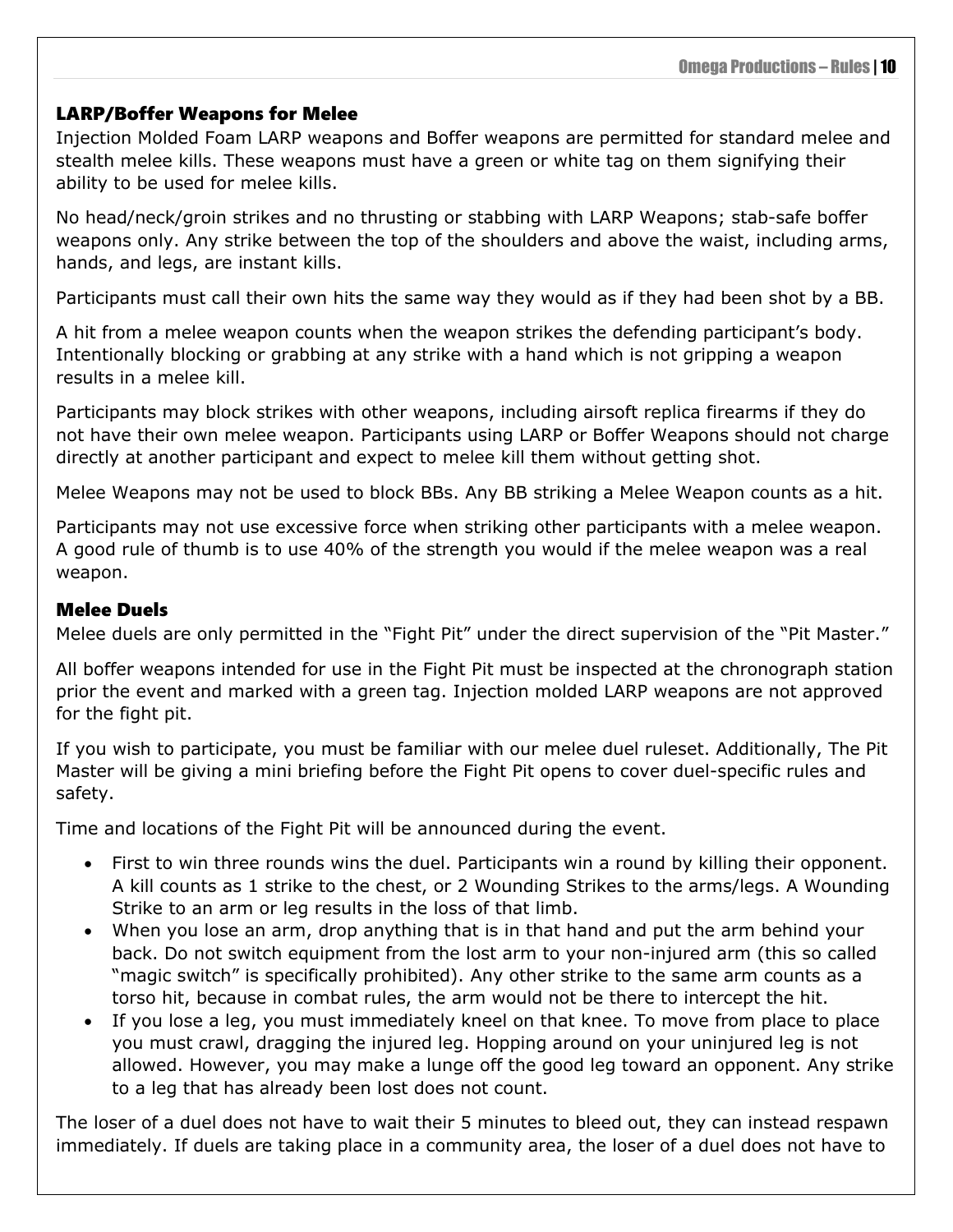walk back to another survivor camp or community to respawn, unless the community they are dueling in is under attack. Essentially, both the winner and loser leave the Fight Pit at "full health."

Duels can be interrupted by outside parties (e.g., community is attacked, participants shot at from a distance, a grenade is tossed into the Fight Pit, etc.). Wounds sustained in the Fight Pit are only "real" in the Fight Pit; participants are considered at full health to all outside parties. If a duel is interrupted, participants regain the use of any lost limbs and can defend themselves and move around as normal.

### <span id="page-14-0"></span>Blind-Firing

Participants must be able to see where their BBs are going. Shooting around corners or over cover without aiming down the sights is strictly prohibited.

Poking your replica through small openings and shooting is prohibited. If you can't fit your head through an opening, you should not be sticking your barrel through it and shooting.

### <span id="page-14-1"></span>Airsoft Replica Clearing Process

Airsoft replicas should be "cleared" and on "safe" in all safe zones, including the Staging Area. Additionally, it's considered best practice to have your weapon cleared in the gameplay area whenever you're doing something passive (cooking, sleeping, making a campfire, etc.)

### <span id="page-14-2"></span>AEG

The process for clearing an  $AEG<sup>6</sup>$  replica:

- 1) point the replica in a safe direction (towards the ground, away from other participants)
- 2) remove the magazine
- 3) with the replica on "FIRE", pull the trigger no less than three times to clear any remaining BBs out of the replica
- 4) place the replica on "SAFE"
- 5) disconnect the battery

### <span id="page-14-3"></span>HPA

The process for clearing an  $HPA<sup>7</sup>$  replica:

- 1) point the replica in a safe direction (towards the ground, away from other participants)
- 2) remove the magazine
- 3) with the replica on "FIRE", pull the trigger no less than three times to clear any remaining BBs out of the replica
- 4) disconnect the air source
- 5) with the replica on "FIRE", pull the trigger no less than three times to clear any remaining air out of the replica
- 6) place the replica on "SAFE"

<sup>&</sup>lt;sup>6</sup> An Automatic Electric Gun (AEG) is defined as a replica that uses battery power to turn a series of gears inside the replica that cause a piston to force air down a cylinder, propelling the BB down the barrel. All AEGs require a battery to function.

 $7$  A High-Pressure Air (HPA) is defined as a replica that uses an external air source controlled by a regulator. HPA engines are either dual or single solenoid; the solenoid(s) are used to control the release of air down a replica's barrel. Most HPA replicas require a battery.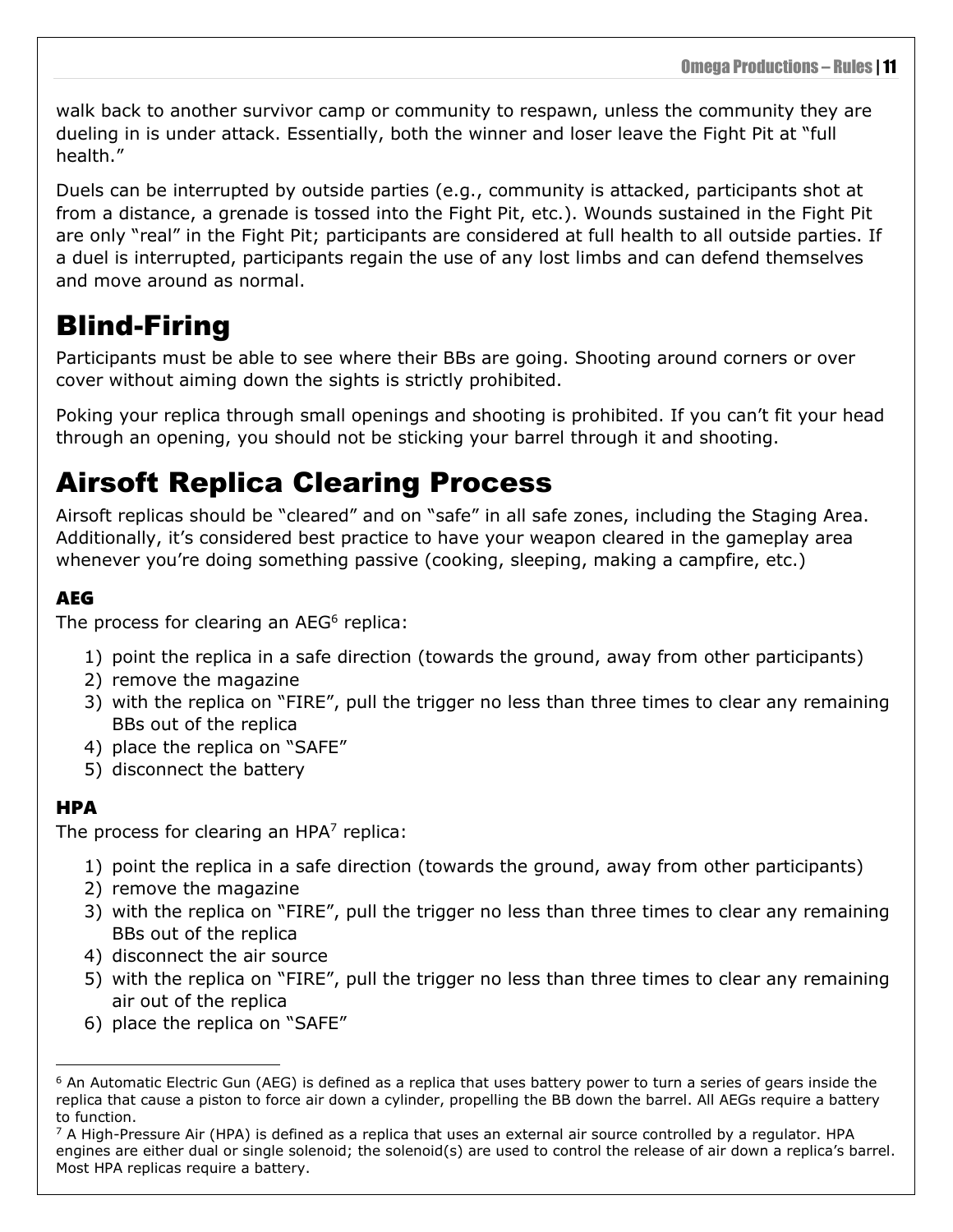7) disconnect the battery (if applicable)

#### <span id="page-15-0"></span>**GRR**

The process for clearing a GBBR/GBBP $8$  replica:

- 1) point the replica in a safe direction (towards the ground, away from other participants)
- 2) remove the magazine
- 3) pull the bolt/slide to the rear and remove any chambered BB
- 4) ride the bolt/slide forward
- 5) place the replica on "SAFE"

### <span id="page-15-1"></span>Other Safety Concerns

### <span id="page-15-2"></span>Campfires

Some sites will permit participants to create their own fires in a controlled setting. Information on whether a site will permit controlled fires will be disseminated before the event and in the event's safety briefing.

Events will have one of the following fire policies:

- Campfires will be banned on site. Any campfires, whether started and maintained by event admins or participants, will be prohibited. Zero campfires should be built when this is the policy.
- Campfires can be made by participants so long as they build their campfires in a raised metal fire pit.

Violation of an event's stated campfire policies or irresponsible maintenance/termination of a campfire will be grounds for immediate dismissal from the event without a refund.

If you spot an uncontained fire during the event, attempt to douse it with water before tamping the embers. Event staff can figure out how it got started later – the immediate concern is that it is contained and put out. Once the fire is out, alert staff on channel 22 so that they can investigate the cause of the fire.

### <span id="page-15-3"></span>**Bushcraft**

Practicing bushcraft skills is highly encouraged at Omega Productions' events. To practice these skills, participants may decide to utilize tools like knives, axes, saws, spades, etc. It is each person's duty to ensure that they are using these tools responsibly in the gameplay area. At no point should these tools be used outside of community areas for any task other than their intended purpose (e.g., don't use a woodcutting axe as a pretend melee weapon). If any participant is observed using a bushcraft tool irresponsibly, they will be expelled from the event without a refund.

Additionally, please be mindful of what resources you harvest. Most locations will only permit participants to use dead or fallen wood for things like fires. Do not harvest dead wood from built up structures like bunkers or barriers.

<sup>8</sup> A Gas Blow-Back Rifle/Pistol is defined as a replica that uses CO<sub>2</sub> or Propane stored in the magazines for BB propulsion. Few GBBs require a battery.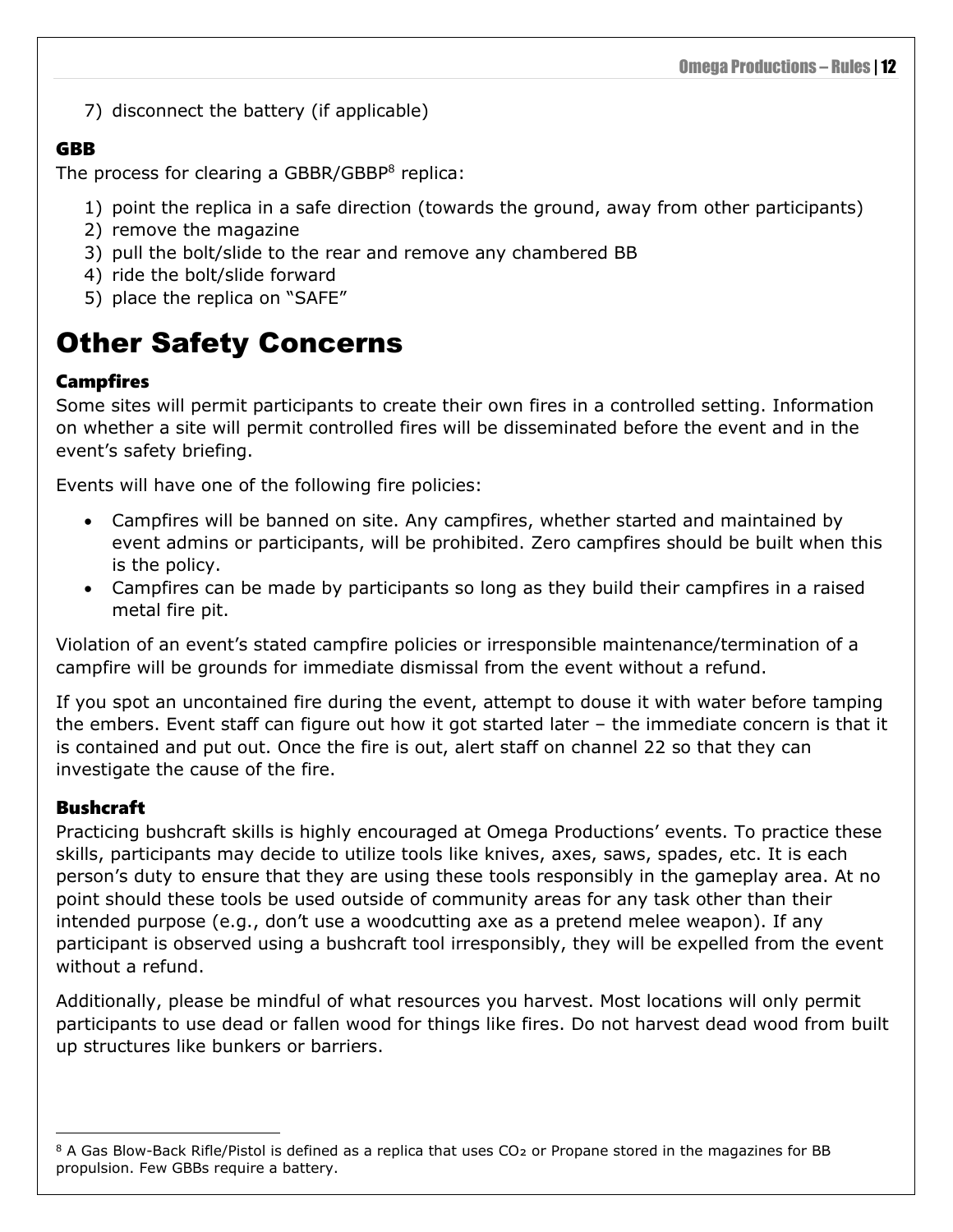#### <span id="page-16-0"></span>Restrooms

Most event locations will have physical restrooms located outside of the gameplay area. Their location(s) will be communicated prior to the event and participants will be permitted to use them at their convenience.

For locations that do not have physical restroom facilities, portable toilets will be available for use.

#### <span id="page-16-1"></span>Blank Fire

"Real Steel" weapons that fire blank ammunition (blank fire guns) are prohibited by Omega Productions. Replicas only – leave your real firearms at home!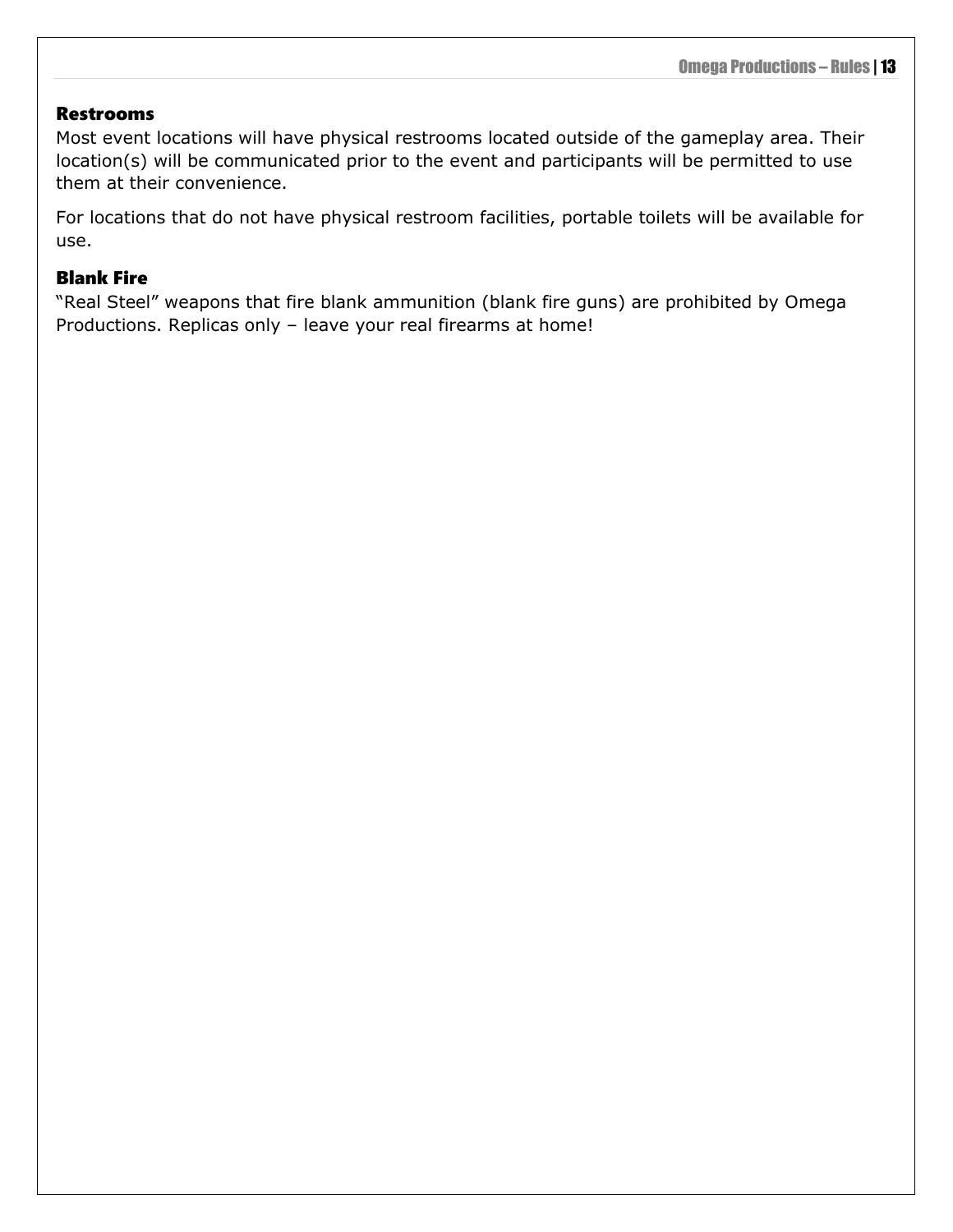# <span id="page-17-0"></span>Hits & Medic Rules

Airsoft is a game of honor – call your own hits!

*"When in doubt, call yourself out."*

Never call opposing participants' hits.

### <span id="page-17-1"></span>What Constitutes a Hit

BBs can "hit" or "strike" participants, causing them to be "killed" or "wounded". Grenades, melee weapons, and yellow "asteroid dust" can also "kill" participants.

Participants that are caught not calling their own hits will be:

- removed from the event without a refund
- ineligible to attend any future event organized by Omega Productions
- identified to local fields and other event companies

#### <span id="page-17-2"></span>**BBs**

Most of participants' hits will come from BB strikes. Please remember that getting struck by BBs is part of the experience and that it will probably happen multiple times throughout the course of the weekend.

- any BB that strikes a participant on their body, weapon, or gear counts as a hit
- BBs deflecting off any organic or inorganic matter (ricochets) count as a hit
- friendly-fire counts as a hit
- accidentally shooting yourself counts as a hit
- BBs raining down from the sky count as a hit
- if two opposing participants shoot each other at the same time, they are both considered hit

Please be mindful of BB hits when wearing bulky clothing or carrying large backpacks. Not being able to feel BBs striking your bulky clothing or equipment is not an excuse for not calling your hits.

#### <span id="page-17-3"></span>Explosives

Grenades do not need to expel BBs; they simply need to create an audible "BANG" to constitute a hit on other participants.

Omega Productions provides explosive grenades (EG-67s) as a resource during events. Participants are not permitted to bring outside explosives of any kind with them into the gameplay area. This includes multi-use (CO2, propane, bullet primer) and DIY grenades. Additionally, M203 grenades that fire BBs or TAGinn explosives are not permitted.

What constitutes a grenade hit:

• when outside, any explosive that successfully creates an audible "BANG"<sup>9</sup> within 20' of your person constitutes a hit

<sup>&</sup>lt;sup>9</sup> If an opposing participant throws a grenade that doesn't explode, it's considered a dud and therefore does not count as a hit.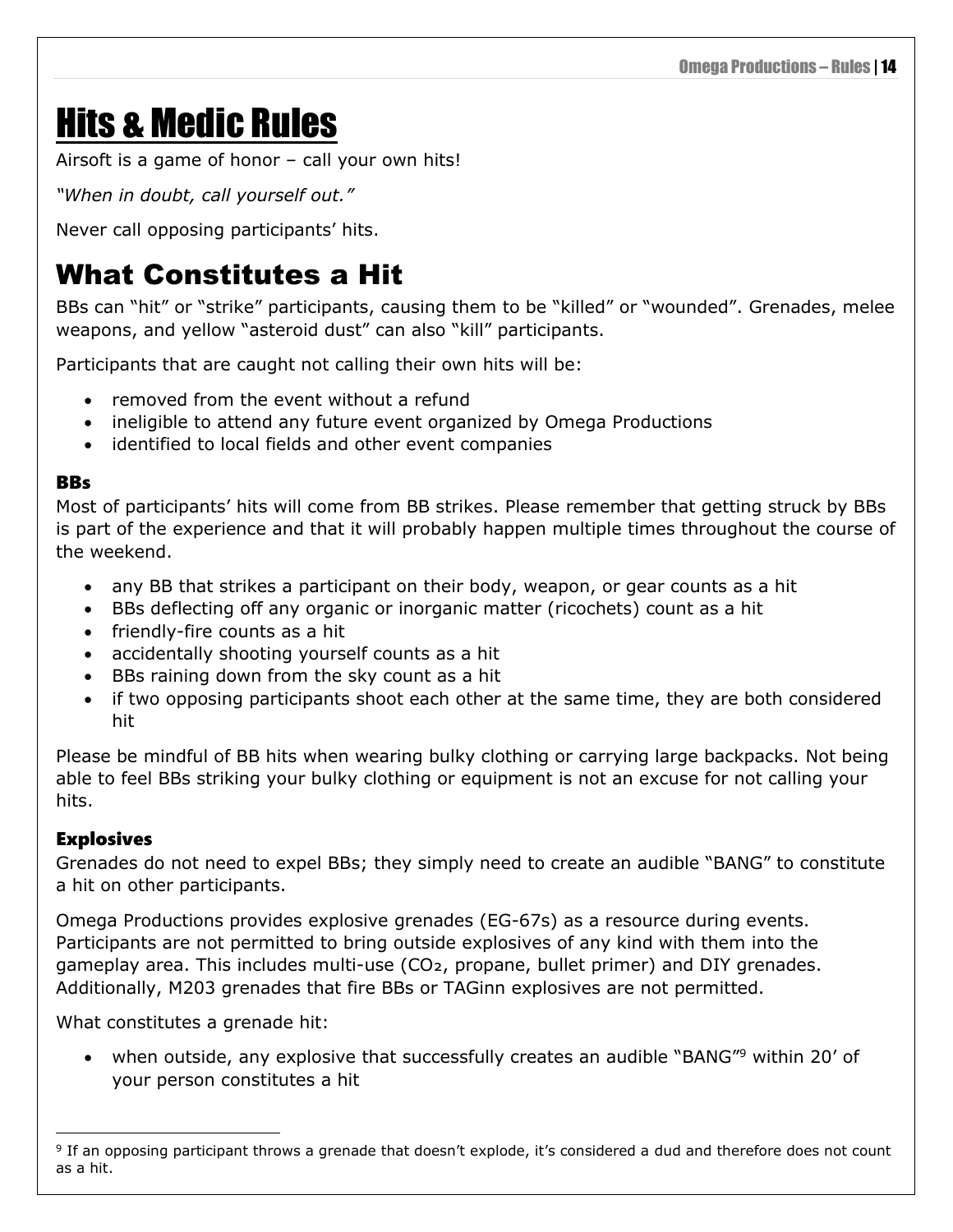- o organic matter (trees, bushes, wood fences, other participants, etc.) cannot act as protection against a grenade hit
- o changes in elevation cannot protect against a grenade hit
- o inorganic matter (stone walls, wrecked vehicles, large boulders, etc.) can act as protection so long as your ENTIRE body is behind the object when the explosion occurs
- when inside, any explosive that successfully creates an audible "BANG" in a room of less than 1000 ft² (roughly the size of a large school classroom) constitutes a hit for the room's occupants regardless of whether they were behind hard cover or not
	- o hiding in one of the room's closets does not protect you

If you are uncertain about whether you should call yourself out from a grenade hit, give opposing participants the benefit of the doubt.

#### <span id="page-18-0"></span>**Rockets**

Foam or chalk-marking rockets/grenades that do not explode are not recognized by Omega Productions as legitimate weapons for use during events. While these devices may be considered for use against vehicles in the future, the current policy is: "if it doesn't explode, it doesn't count."

Because all explosives are controlled by event staff as part of the in-game economy, TAG M203 rockets/grenades are prohibited.

#### <span id="page-18-1"></span>Stealth Melee

Rubber/hard foam training weapons (Cold Steel, Sharkee, etc.) are permitted for stealth "kills" ONLY. These weapons must be inspected prior to the event at the chronograph station and marked with a red tag.

Participants who are found to be aggressively using rubber/hard foam melee weapons will be ejected from the event without a refund.

- To stealth melee "kill" an opposing participant, you must tap/touch them with your rubber/foam weapon while simultaneously saying, "Stealth Kill"
- No head/neck/groin strikes tap other participants on the back
- Participants who have been stealth "killed" may not be revived the are mortally wounded

#### <span id="page-18-2"></span>Melee

Soft foam and injection molded boffer or LARP weapons are permitted for stealth and standard melee "kills." These weapons must be inspected prior to the event at the chronograph station and marked with a green or white tag.

As previously stated, participants should use boffer/LARP weapons at 40% speed/power. Using excessive force or being overly aggressive with these weapons is prohibited and grounds for removal from the event without a refund.

- Any strike shoulders down, including arms, hands, and legs, are instant kills.
- A hit from a melee weapon counts when the weapon strikes the defending participant's body.
- Intentionally blocking or grabbing at any strike with a hand which is not gripping a weapon results in a melee kill.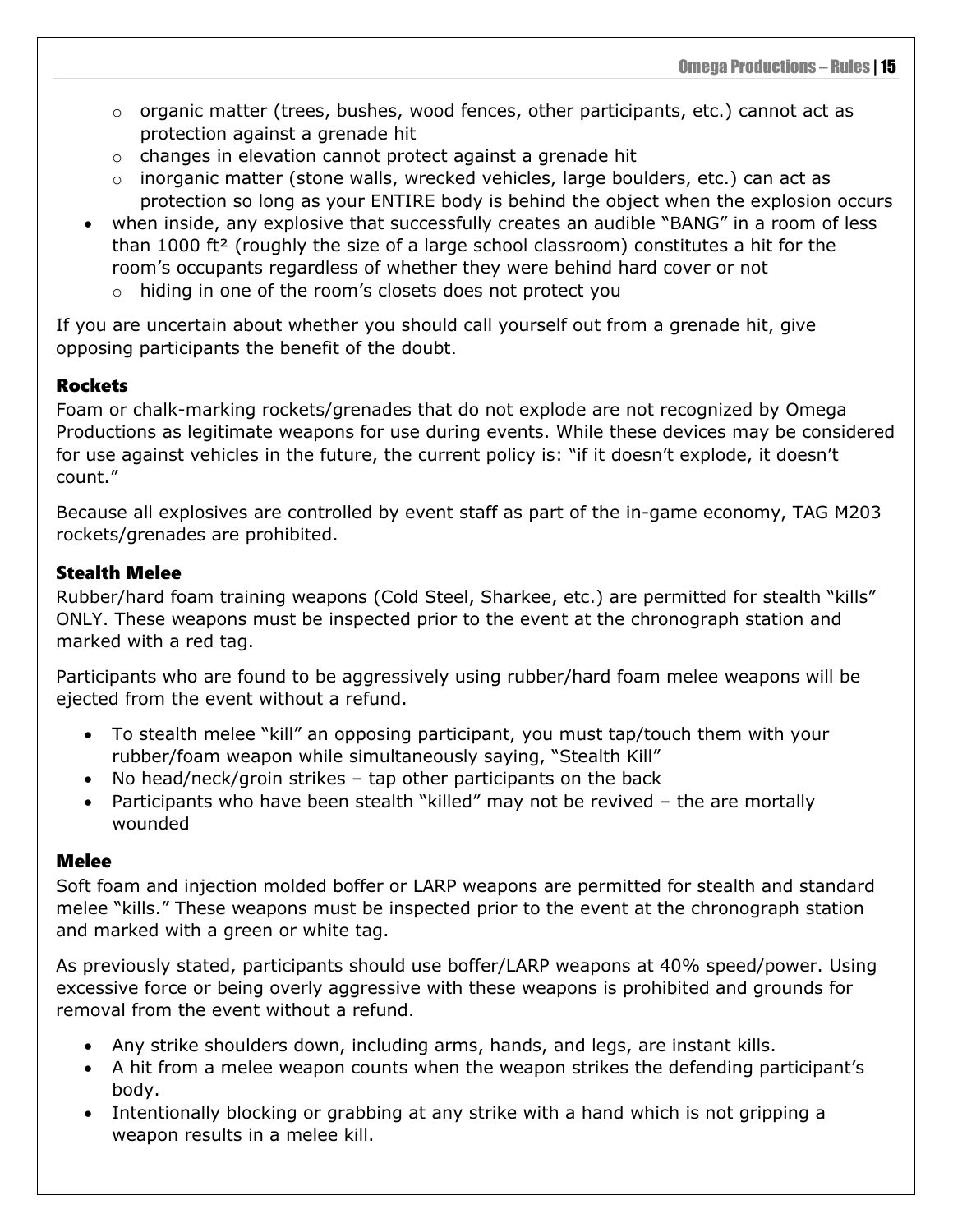• Participants who have been melee "killed" may not be revived - they are mortally wounded.

#### <span id="page-19-0"></span>Yellow "Asteroid Dust"

Staff members will use yellow Enola Gaye CM75s/SD75s to create a yellow dust cloud effect in the gameplay area. Participants who are caught in the cloud without a respirator are "killed."

A respirator or gas mask must be worn to inoculate participants from the dust – scarves, shemaghs, t-shirts, or neoprene masks are not acceptable forms of respiratory protection.

Some answers to common questions:

- If your mask doesn't have the ability to change or replace filters, then it will not be considered a gas mask or respirator for our purposes.
- Filters do not have to be present in your respirator or gas mask, but it is a good idea to have them because you will be in a literal smoke cloud.
- If you can see the yellow smoke, you are in the dust cloud.
- You are not permitted to remove your eye protection to don a gas mask. The mask must fit over your existing eye protection.

Because of this game mechanic, participants are prohibited from using yellow smoke grenades during any event.

#### <span id="page-19-1"></span>Safety Kills/Surrender

There are no mandatory surrender, safety kill, or parley rules at Omega Productions' events. We do not recognize the use of "bang bang" or "safety kill" as phrases that can be used during our events to "kill" other participants. Do not run up to someone screaming "bang bang" or "safety kill" and then get annoyed when they shoot you from 5' away. We do this to remove the subjectivity of what constitutes a "safety kill" scenario.

Omega Productions defines a "safety kill" as one participant deciding not to shoot another participant with their airsoft replica due to proximity. While "safety kills" may be required at some fields at distances less than 10 feet; Omega has no such stipulation.

Participants may get shot from a distance less than 10 feet by a green-tagged (rifleman class) rifle, shotgun, or pistol – this is a reality of our events. However, we strongly encourage participants to follow the Platinum Rule – *"treat others how THEY would want to be treated; shoot others how THEY would want to be shot."*

If you are in a situation where you think shooting someone would cause them undue pain, we STRONGLY encourage you to attempt to get the other participant to "surrender."

To request another participant's surrender, you would tell them to "surrender" with your weapon trained on them. At this point, your target can either choose to comply or not comply. If they comply, they should place their weapon(s) on the ground and turn over all their "lootable" items (we cover this more in depth in our "Search & Seizure" section below). Someone not complying is them trying to shoot you. Again, green-tagged weapons have no minimum engagement distance. Remember that "surrenders" can be demanded at any reasonable distance, but not necessarily acknowledged by your opposition; always be ready to pull the trigger.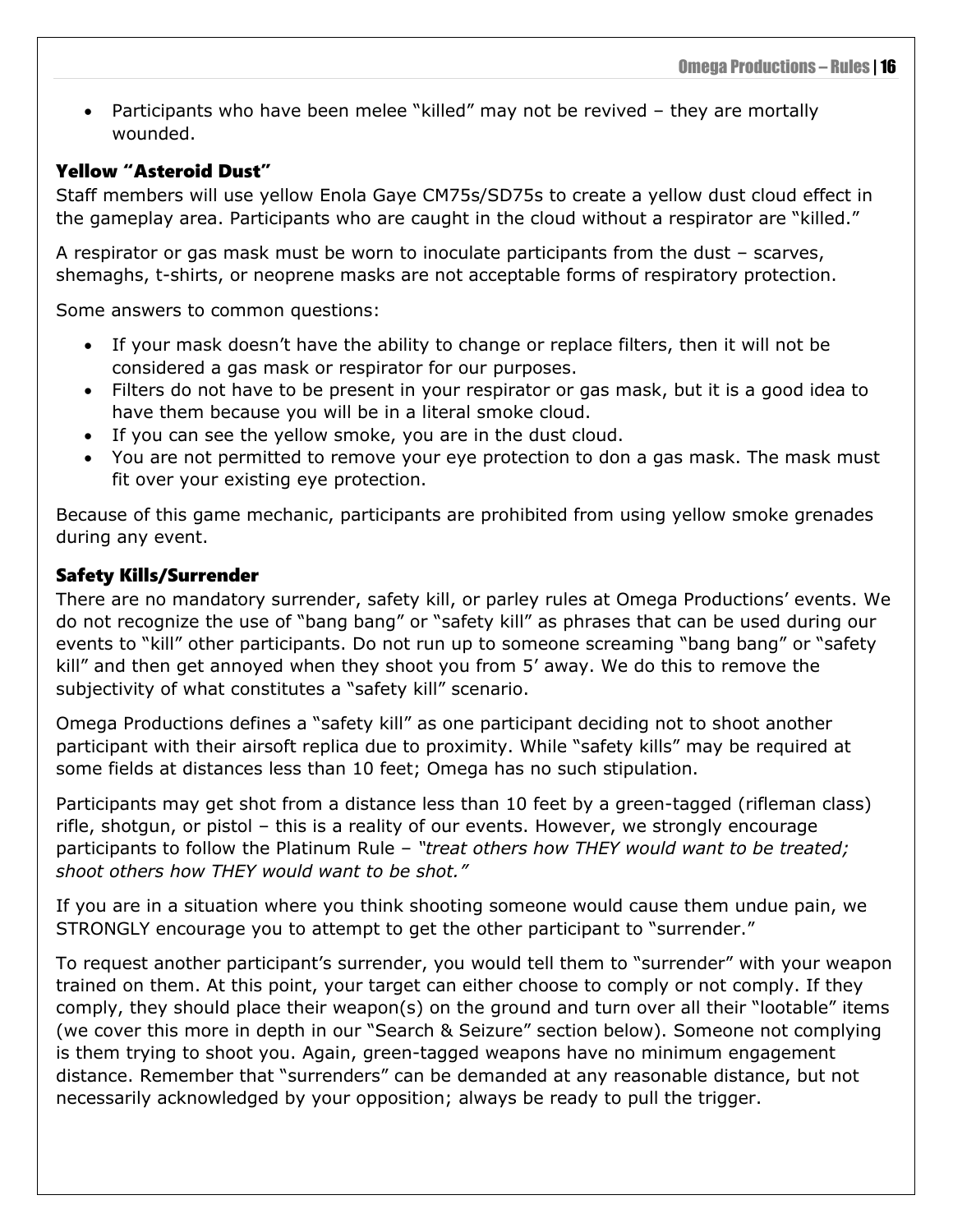### <span id="page-20-0"></span>Parley

We find that most participants are decent human beings and prefer not to blast others at close distances. Because of this, we inevitably get asked the following question:

"What if I come around a corner at the same time as someone else and we both have our weapons pointed at each other – what do we do then?"

Our response – "How would you handle that situation in real life?"

If one of you shoots, the other will likely shoot, resulting in both you being "wounded." A better solution would probably be to "parley" out of that situation. This is you and the other individual realizing that a situation is not likely going to end well for either of you. At this point, you can back away from each other until you are out of sight and back to safety. Making someone surrender or utilizing a parley not only makes you a safer, more courteous participant, but it will also lend itself to some interesting roleplay opportunities.

These situations are not a race to see who can say "surrender" first. Here's an example of an exchange that could happen:

*Participant A comes around a corner and sees Participant B facing him. Participant A says "Surrender!" Participant B, also having his rifle drawn on Participant A says, "I don't comply with your surrender, but I would be willing to offer a parley so that both of us can get out of this situation." Participant A nods in agreement and both back away from each other until they are out of range of one another.*

Remember – shoot others how you would want to be shot. Use your best judgement in close quarters situations. Conversely, don't take advantage of someone else being considerate.

Finally, any blue, yellow, or orange-tagged weapons are incapable of being used to get someone to surrender or parley. This is because these weapons have either a 50' or 100' minimum engagement distance. You MUST have a green-tagged weapon IN YOUR HANDS to execute one of the previously mentioned scenarios. If you do not, the person with the green-tagged weapon takes priority as the non-green weapon participant is essentially weaponless in a close quarter engagement.

### <span id="page-20-1"></span>Calling Your Hit

### <span id="page-20-2"></span>How to Call Your Hit

To review:

- any BB strike to any part of your body, weapon, or gear that is secured to your body counts as a hit, regardless of whether it is a direct hit or ricochet
- being within a 20' radius of any auditory pyrotechnic explosive constitutes a hit
- being touched/tapped from behind by another participants foam/rubber training weapon constitutes a hit
- being struck by another participants LARP/boffer weapon constitutes a hit
- being caught in a yellow dust cloud without a respirator over your mouth constitutes a hit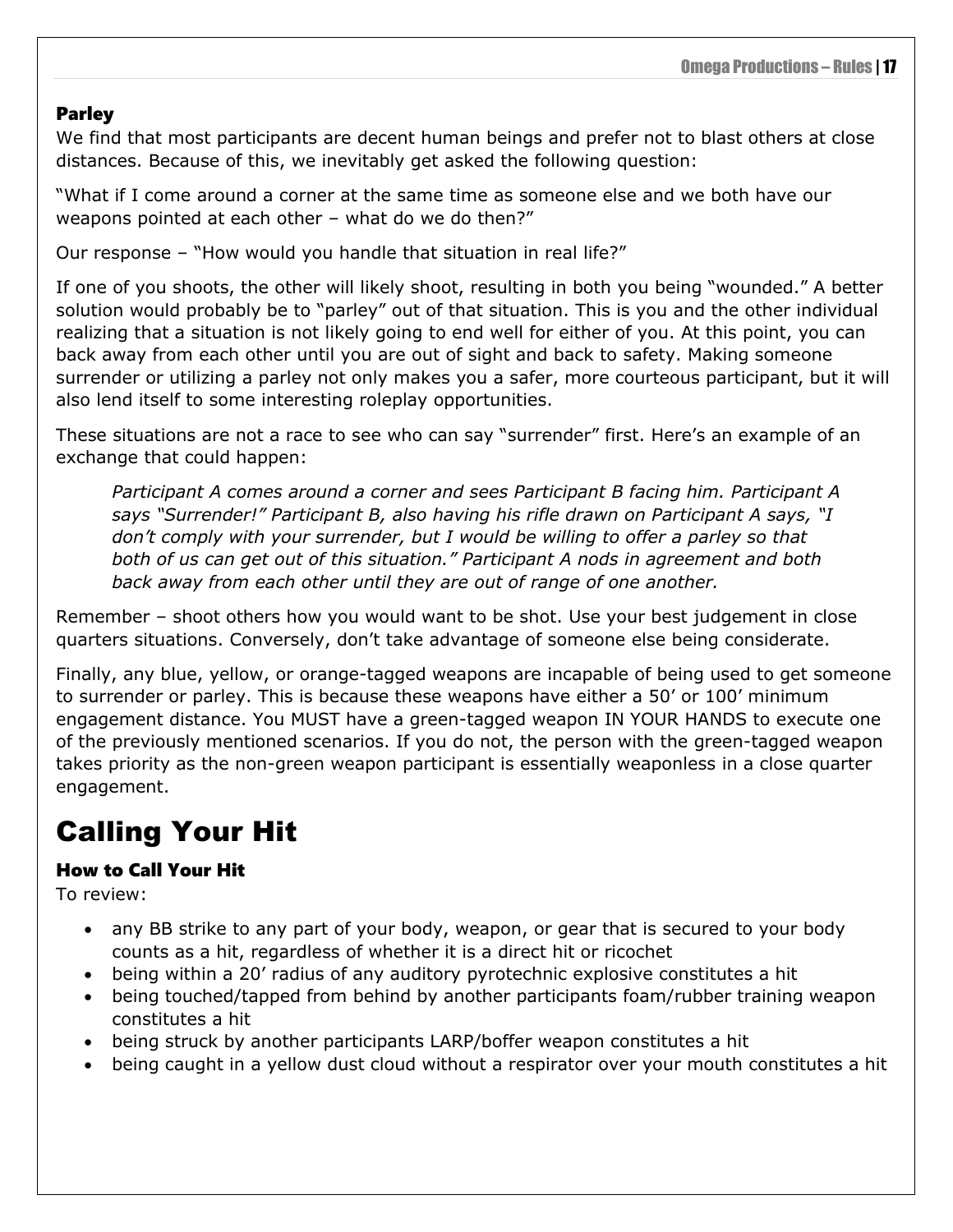When you are hit, immediately yell "Hit!"<sup>10</sup> as loudly and as clearly as possible. It is often difficult to hear and/or see other participants calling their hits – please be as loud as possible so that you are not continuously fired upon.

Once you have called your hit, take out your red "dead rag"<sup>11</sup> and place it on your head so that it is visible from a 360° field of view<sup>12</sup>. At this point, you can either be "revived" by an ally or serve your mandatory 5-minute "bleed-out" time. The "Medic Rules" section below goes into further detail.

When you are hit, you must remain in place. You are not permitted to reload magazines or grenade shells, test-fire your weapon, speak to other members of your group, or do anything other than call for an ally to "revive" you.

### <span id="page-21-0"></span>Dead Men Don't Talk

When you are hit, never communicate the location of enemy participants or objectives to members of your group; this act constitutes cheating. You can talk when/if you are revived. Similarly, do not reveal any information to allies on your walk back to respawn.

### <span id="page-21-1"></span>Calling Others' Hits

Do not call other players' hits. Omega Productions' events are designed to make players' replica weapons less accurate by providing them with different weight BBs (described in further detail below). Please remember that BBs, spherical projectiles fired down a smooth bore, do not behave like bullets. Additionally, BBs do not have great penetrative abilities; tall grass, thick brush, and tree branches will easily stop or deflect BBs.

Always try to give other participants the benefit of the doubt. If you truly believe that you have hit another participant with a BB fired from your replica weapon, please find an in-game admin and describe the player's appearance so that the issue can be addressed.

### <span id="page-21-2"></span>Medic Rules

Participants cannot heal themselves. Only another, non-wounded participant can heal a wounded participant.

| <b>How Where You "Hit"?</b> | <b>Can You Be Revived?</b>                                                              |
|-----------------------------|-----------------------------------------------------------------------------------------|
| <b>BB Strike</b>            | Yes - you can be revived with a medic bandage                                           |
| <b>Explosive Grenades</b>   | No - serve your mandatory 5-minute "bleed-out" before<br>walking back to a respawn area |
| Melee/Stealth Kill          | No - serve your mandatory 5-minute "bleed-out" before<br>walking back to a respawn area |

Please refer to the below table to determine whether you can be revived from a hit:

 $10$  Given that full immersion is the goal of these events, we fully encourage (but do not require) participants to "act out their death" by falling to the ground (safely) whenever they have been hit. By doing this, you help add to the atmosphere of the event.

<sup>&</sup>lt;sup>11</sup> Wearing red headwear at our events is prohibited due to red signifying a "dead" participant. Similarly, please avoid wearing large portions of red on your body.

 $12$  We mandate that all participants carry a red "dead light" to signify that you are hit when you are in a dark area or playing at night.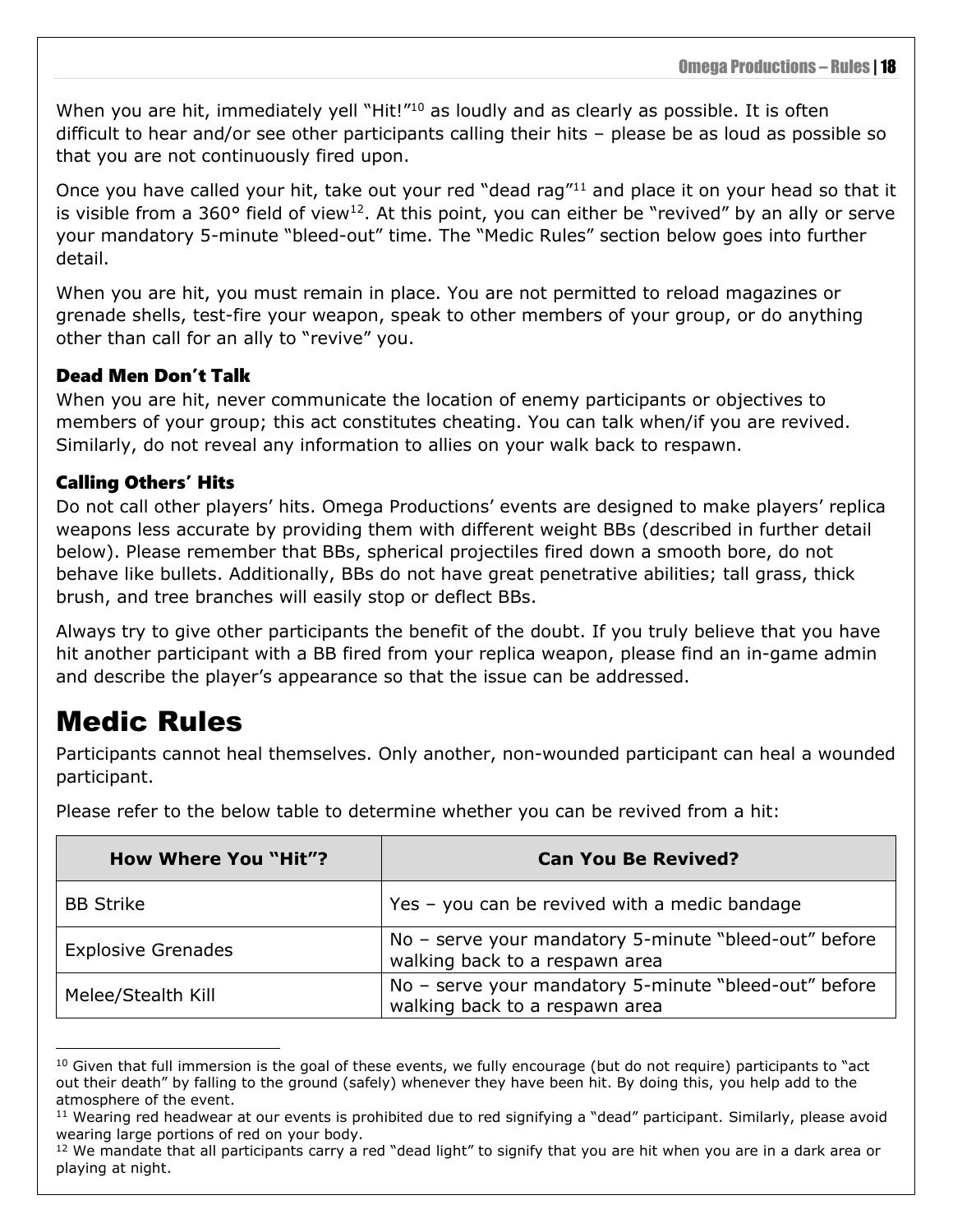Yellow Dust Cloud **No** – serve your mandatory 5-minute "bleed-out" before walking back to a respawn area

#### <span id="page-22-0"></span>Moving Wounded Participants

Participants who have been struck by a BB are eligible to be moved during their "bleed-out" period.

"Wounded" participants are ambulatory – they can move with the assistance of others.

Participants are prohibited from intentionally using allies and opposition as shields. Conversely, if you are being used as a shield to absorb BB fire, step out of the way.

#### <span id="page-22-1"></span>Medic Tape

Participants who are "wounded" by a BB strike may be revived by any other participant; anyone can revive anyone so long as they have a roll of medic tape available to them.

We are moving away from traditional cloth bandages that are reusable because we want medical items, just like ammunition and food, to be a dwindling resource that is not infinitely renewable.

To revive a wounded participant, the "medic" must use a roll of medic tape (a colored piece of adhesive cloth) to wrap a "wounded" participants arm.

The tape may only be applied to the arm between the elbow and shoulder. The tape must be wrapped around the "wounded" participants arm no less than 3 times to complete the medic process.

Rolls of medic tape can be used until they are completely spent. Rolls of medical tape are considered "lootable" items.

Once medical tape is applied and used to "revive" someone, it may not be used again. Participants are required to remove used medical tape when they respawn and are to dispose of the used ribbon of tape in the community's garbage.

Participants are restricted from bringing their own medic tape – rolls of medic tape must be found in-game.

#### <span id="page-22-2"></span>Bleed-Outs

Whenever a participant is struck by a BB, within the effective radius of a grenade, melee or stealth "killed" or caught in a yellow dust storm without a respirator, they must begin the "bleed out" process.

As a reminder, participants must immediately pull out their red dead rag to signify that they are "bleeding out."

All participants are required to sit/stand in place with their dead rag on their head for 5 minutes. During that 5-minute window, participants may be revived with a medic bandage (only if they've been struck by a BB; refer to table above) or they may be "looted" by another participant.

However, if a participant is not revived during that 5-minute window, they are permitted to begin walking back to a respawn location so that they may re-enter play. Participants may not be "looted" while walking back to a respawn area.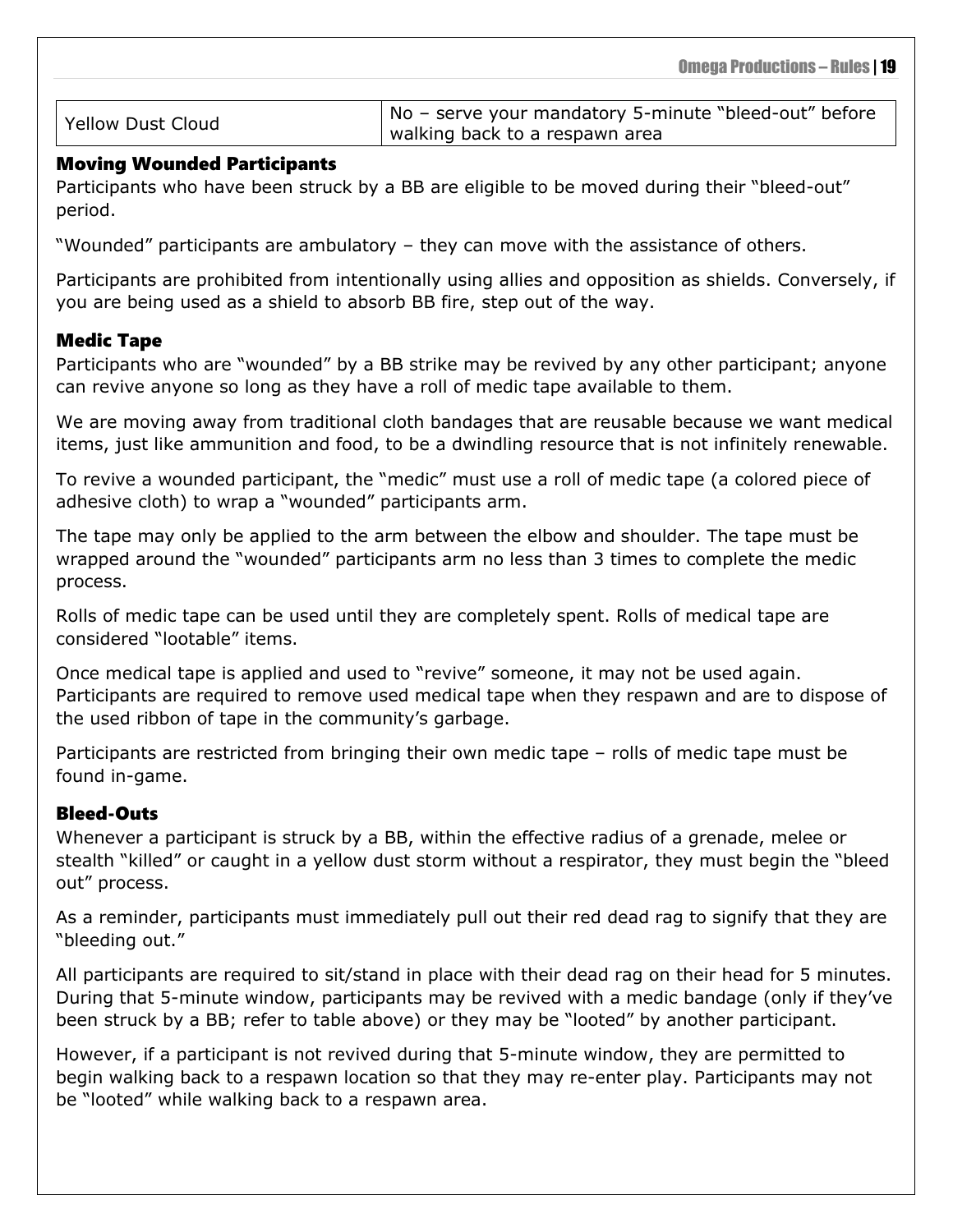All participants must serve their 5-minute "bleed-out." Even if a participant is "looted" by another participant, they must serve the remainder of their 5-minute bleed-out. Participants may not move from their location unless:

- 5 minutes has elapsed since they became wounded
- they are revived with a medic bandage

### <span id="page-23-0"></span>Community Respawns

There will be respawns set up around the gameplay area. Community leaders will be responsible for these zones. Whenever a participant is "killed", they must walk to a respawn area before they can re-enter the event as a combatant. Participants may walk to any of the respawns in the gameplay area.

If a participant is "killed" within a 200' radius of a respawn location, they MUST respawn by walking (with a dead rag on their head) to another one.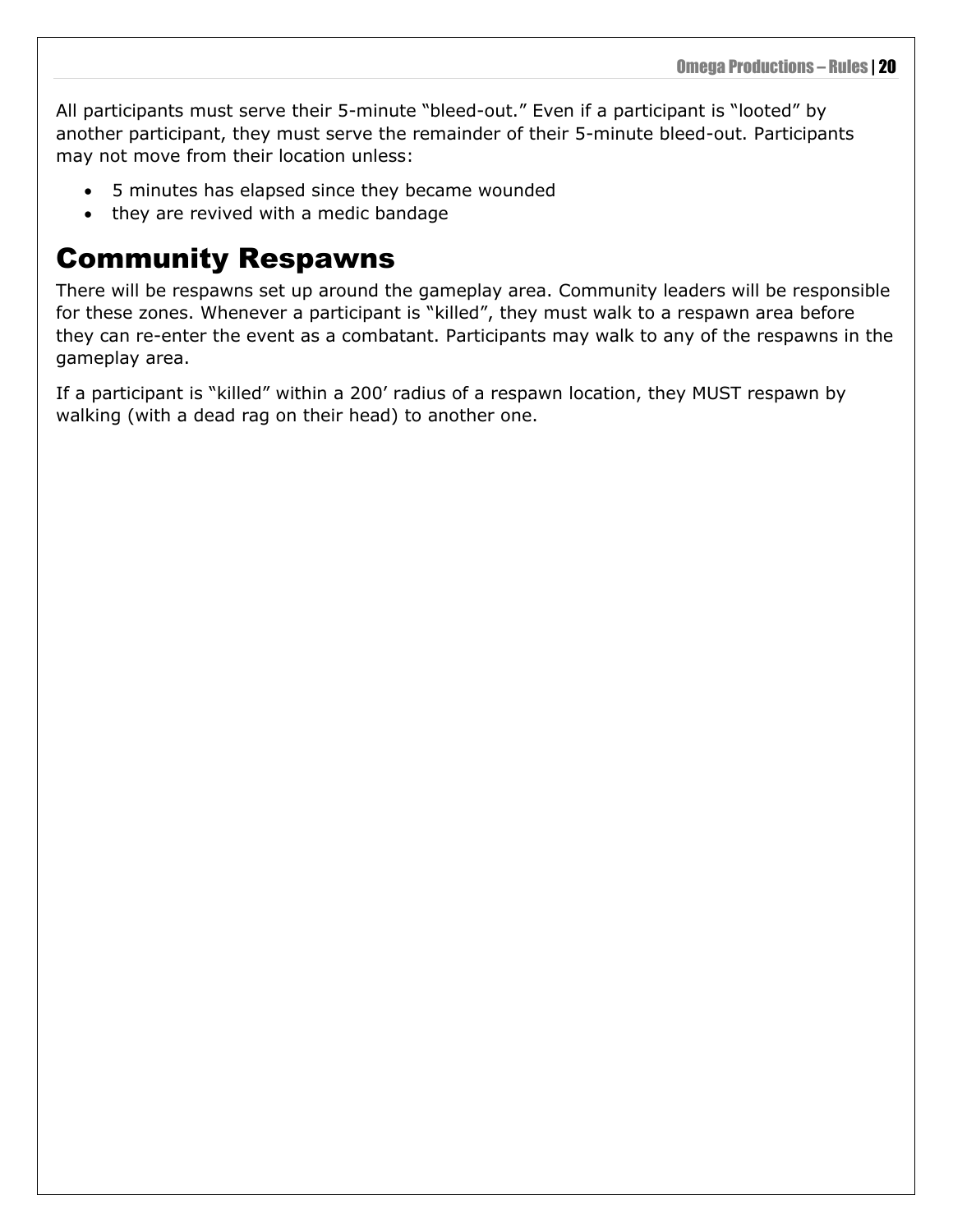# <span id="page-24-0"></span>Event Administration Team

Omega Productions' Event Admin Team is a collection of individuals who are thoroughly familiar with this document. These individuals are implicitly trusted by ownership to act in the best interests of participants' safety.

All decisions made by a member or members of the event admin team are final.

Omega Productions' Event Admin Team is tasked with the following responsibilities:

- ensure all participants' safety
- ensure that all participants are properly hydrated and nourished
- ensure that participants are following the rules and regulations outlined in this document and playing within the spirit of the event
- check-in with participants to make sure that they are enjoying the event
- communicate with each other to ensure the constant flow of activities for event participants
- relocate props and resources as needed

### <span id="page-24-1"></span>In-Game Admins

In-Game Admins are event participants who work together to ensure participant safety and the smooth flow of gameplay throughout the event.

In-Game Admins can shoot at participants throughout the course of the event. In-Game Admins can also be shot/revived/looted by participants.

In-Game Admins will be in character for most of the event, only removing themselves from their roleplay if a safety or gameplay issue arises that requires their attention.

### <span id="page-24-2"></span>Frank & Alex

Our primary role is to coordinate all aspects of events and manage staff members.

If you are having a problem with one of the other in-game admins, come speak with one of us.

We aren't roleplayers in the traditional sense. We may relay information to event participants occasionally, but we are typically working behind the scenes.

#### <span id="page-24-3"></span>NPCs

Non-Player Characters will make up the bulk of the in-game admin team. They will only break character when dealing with safety or gameplay related issues.

On occasion, they may form temporary alliances with survivor communities or recruit survivors to join them.

If you are having an issue, you can always approach an NPC as they are all admins.

#### <span id="page-24-4"></span>Community Leaders

Community leaders are in-game admins that are responsible for one of the several "survivor communities" located throughout the gameplay area.

Community leaders are generally friendly (in character) but may shun certain participants for committing malicious acts against other participants affiliated with the community.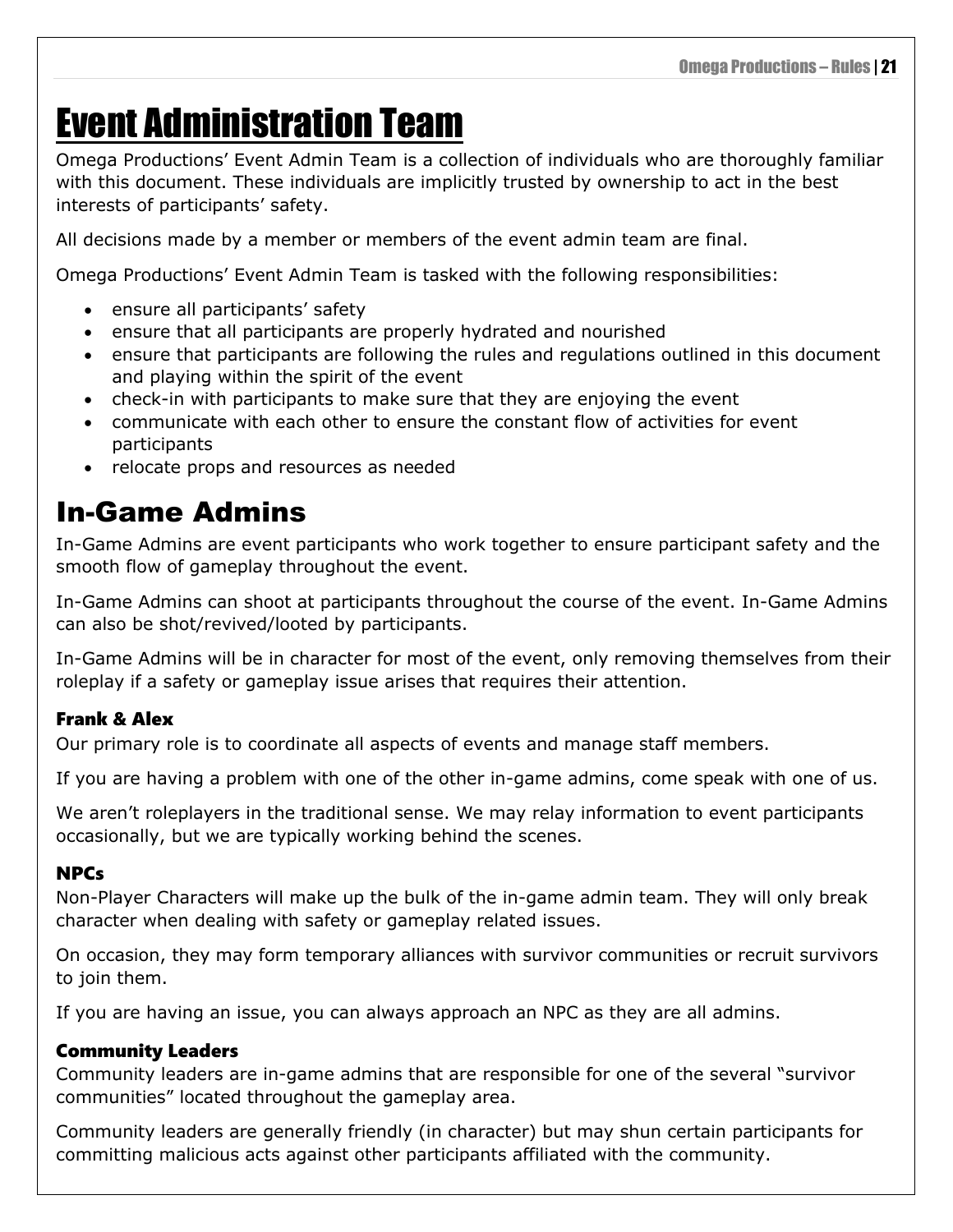Community Leaders "play" the event as if they were a regular participant – they must abide by the same gameplay rules as everyone else.

#### <span id="page-25-0"></span>Traders

Traders will roam the gameplay area trading resources and information for brass casings. In some instances, a trader may establish a trading post in a neutral, centralized area.

#### <span id="page-25-1"></span>Pit Master

This is the person who organizes and runs the Fight Pit where melee and pistol duels take place.

### <span id="page-25-2"></span>"Looting" NPCs

While NPCs may be looted, participants are not eligible to receive all resources that NPCs carry (they carry a surplus of game resources to help drive storylines and balance gameplay). Instead, participants will receive a modest amount (determined on an ad-hoc basis) of supplies should they "loot" an NPC.

#### <span id="page-25-3"></span>NPC Costume Changes

Our dedicated team of NPCs may occupy different roles throughout the event to drive storylines. To avoid confusion, any NPCs permanently or temporarily swapping roles will undergo a substantial costume change to signify that they are not the character that participants may have interacted with previously.

For example, let's assume that real-life John Smith is an NPC roleplaying as a mechanic with overalls, a t-shirt, trucker cap, and a toolbox. This mechanic is generally friendly and doesn't carry a weapon. Now it's nighttime, and real-life John Smith has now changed into a mask and dark hooded robe – he's carrying a weapon and screaming like a maniac. This would be John becoming a completely new character – do not approach this character as if he is still the mechanic.

## <span id="page-25-4"></span>Gameplay Mechanics

Omega Productions hosts events that aim to immerse participants in a post-apocalyptic atmosphere for an uninterrupted 40-hour period. To achieve this atmosphere, we institute certain gameplay mechanics and equipment restrictions that are not common among other event companies.

While we strive to do everything in our power to ensure that everyone is engrossed in our storyline and atmosphere, we rely heavily on participants to fulfill the post-apocalyptic theme of the event. The more involved you become with the "LARP" aspects of our events, the more fun you will have. Additionally, you will add to the experience of the other participants and inspire them to become more involved with the theme of our events.

### <span id="page-25-5"></span>Leaving the Gameplay Area

To keep the atmosphere and immersion of each event consistent, we strongly discourage participants leaving the gameplay area once they begin.

Participants are only permitted to leave the gameplay area to use restroom facilities.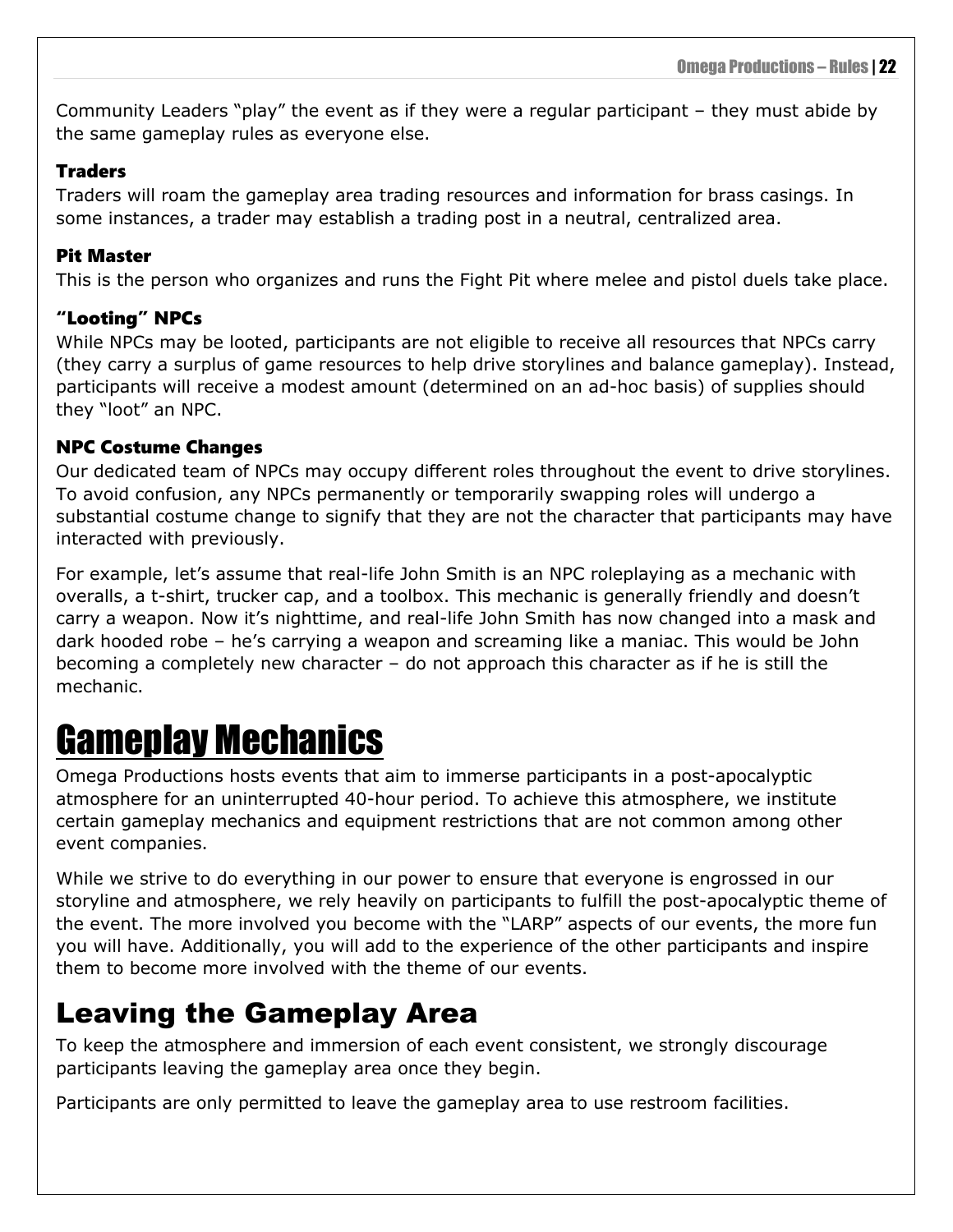Participants who are observed in parking lot or staging area after the have begun the event will be permitted to rejoin, but they will be ineligible to receive a post-event raffle ticket. Excessive time in the parking lot will result in dismissal from the event.

### <span id="page-26-0"></span>Food & Water Restrictions

One of the larger motifs at Omega Productions' events is scarcity of resources. Edible food and potable water would be difficult to find in a post-apocalyptic setting. To create this scarcity, we limit the amount of food and water that participants can bring with them into the gameplay area at the beginning of the event.

Participants are permitted to begin each event with:

- 1 gallon of water or electrolyte fluid (Pedialyte, Gatorade, etc.)
- a volume of food that fits in a 1-gallon bag (Ziplocs work best)
	- o participants are permitted to unpackage their food to more easily consolidate it in their 1-gallon bag

We strongly encourage all participants to take advantage of this 1-gallon allowance for food and water, as staff does not typically introduce water and food resources into gameplay until Saturday morning.

To reiterate – these events are "play at your own pace" – if you are tired, hungry, or thirsty, take a break! However, it is ease participant's responsibility to ensure that they are eating enough food and drinking enough water. If you find yourself in a situation where your health or well-being is being threatened by not having enough food or water, get with staff and we will get you squared away.

### <span id="page-26-1"></span>Water Bottles vs. Water Filters

For events that take place on a property with a fresh water stream, creek, or pond, event staff will employ water filters in each community as a means of ensuring that all participants have fresh water. It is the responsibility of community members to collect fresh water from the gameplay area, pass it through their filter, and store larger volumes of it. Event staff will provide each community with a Sawyer Squeeze for filtration and a 5-gallon drum for storage. Participants are prohibited from stealing or tampering with communities' water filtration systems.

For events that take place on a property without fresh water, we will provide water bottles to participants via in-game trading and scavenging.

### <span id="page-26-2"></span>Ammo/Magazine/Grenade Restrictions

### <span id="page-26-3"></span>Ammo/Grenade Restrictions

All BBs and explosive grenades for an Omega Productions' event are provided in-game; participants may not bring BBs or grenades with them into the gameplay area. Bringing these items into the gameplay area is grounds for immediate expulsion from the event without a refund. As a reminder, multi-use (CO2, propane, bullet primer), M203 (TAGinn), and DIY grenades are not permitted. Participants are permitted to bring their own smoke grenades<sup>13</sup> for use so long as they adhere to the specific rules set forth by the property owner (for example,

<sup>&</sup>lt;sup>13</sup> Yellow smoke is reserved exclusively for staff.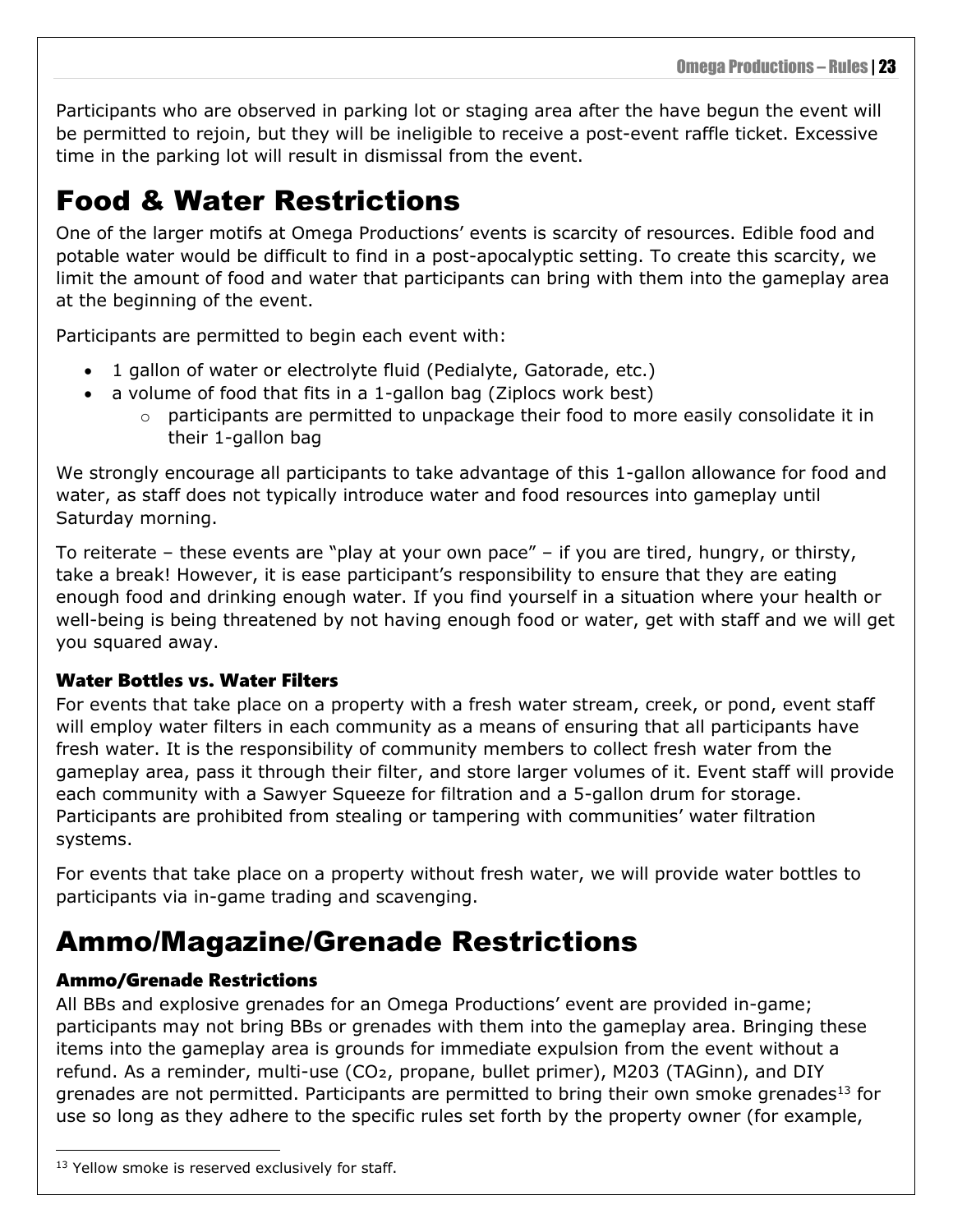Skirmish Paintball does not allow Enola Gaye smoke grenades, but they do allow TSFLX Sport Smoke grenades).

BBs will always be in miniature baggies. After the apocalypse, ammo (especially quality ammo) would be difficult to find and weapons would be inaccurate and unreliable. To replicate this, Omega Productions provides different weight ammo to participants.

BBs and grenades can be collected in the following ways:

- scavenging in the gameplay area
- earning them from helping NPCs
- looting them from other participants
- exchanging/trading resources with NPCs or other participants

#### <span id="page-27-0"></span>Magazine Restrictions

- participants are limited to a number of magazines whose collective capacity does not exceed 300 BBs
	- $\circ$  For example, two midcap magazines that hold 120 BBs each plus 4 pistol magazines that hold 15 BBs each would get you to 300 BBs total capacity
- only mid-capacity and low-capacity magazines are approved for use
- high-capacity winding mags are only permitted for use by SSWs
	- o only one box mag is permitted for an SSW

Mechanical speed loaders are prohibited at Omega Productions' events. Participants must load BBs by hand or find some other non-mechanical method of loading BBs into magazines.

### <span id="page-27-1"></span>In-Game Economy

In-game admins fulfilling the role of traders are concerned primarily with brass bullet casings and/or shotgun shells. In some instances, they may accept other items in lieu of brass casings.

However, participants are free to trade any items (even those not provided by event staff) amongst themselves.

#### <span id="page-27-2"></span>In-Game Currency

Bullet casings will be used as in-game currency. Participants should not bring their own – event admins will mark casings with paint prior to each event to signify that they have value in that event. Unmarked or mismarked casings will be worthless.

Be advised, different traders may set different prices for different resources (BBs, medical tape, grenades, etc.) and may price gouge participants who they perceive to be more "capable" of paying higher fees (see "Equipment" section below). Discerning survivors may be able to seize arbitrage opportunities if they choose.

Casings can be earned by:

- helping NPCs
- looting other participants
- trading with other participants
- finding them hidden around the gameplay area
- turning in resources to community leaders or merchants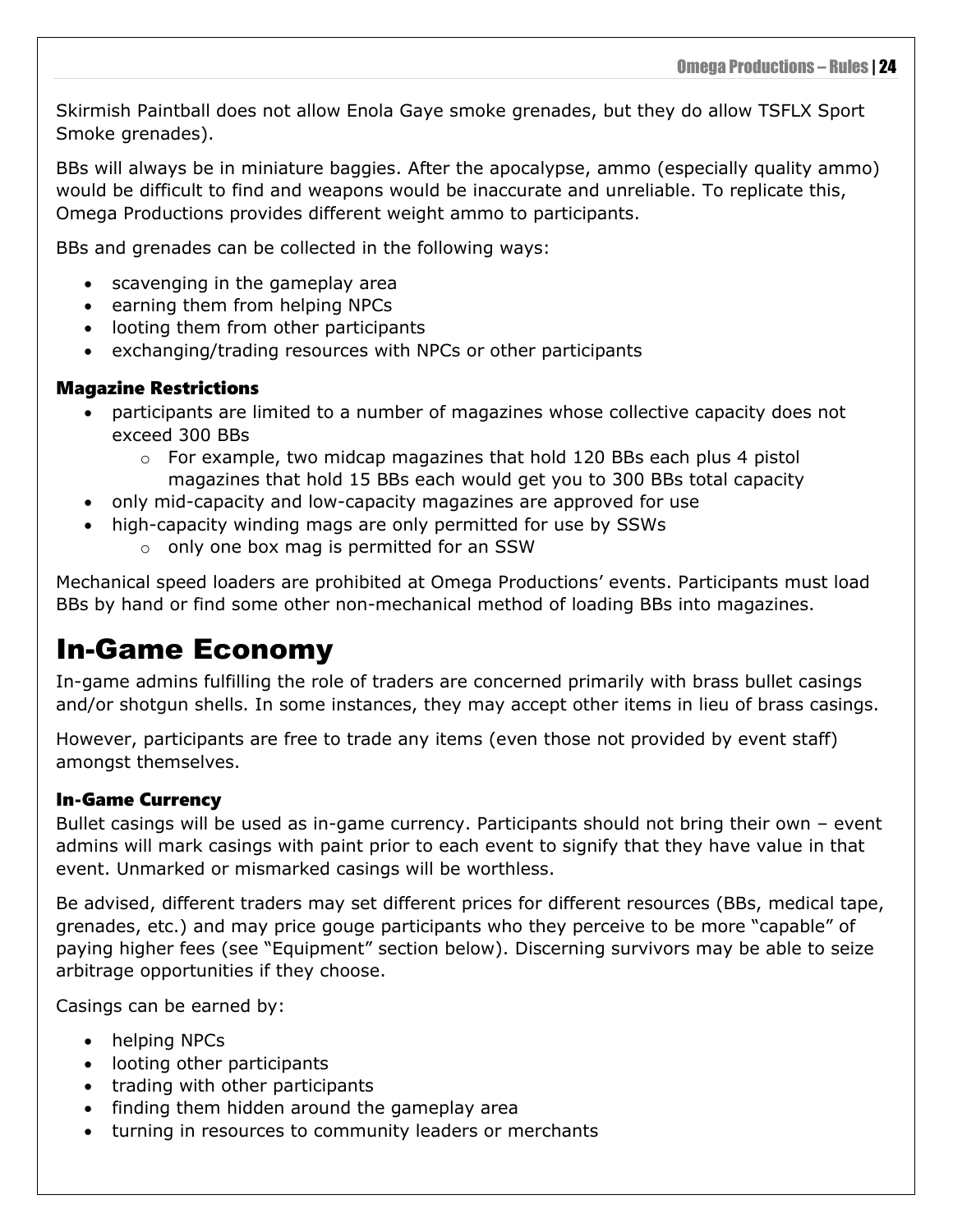#### <span id="page-28-0"></span>**Crafting**

At some events, admins may decide to employ a crafting mechanic to add to the immersion of the event. This means that some items, like medic bandages and grenades, will only be attainable by finding specific "ingredients" before an NPC "specialist" can "craft" them for you. Crafting "recipes" will need to be discovered during the event as well.

#### <span id="page-28-1"></span>Trading Your Own Resources

Participants are encouraged to trade resources that they bring into the gameplay area. For example, items like handwarmers, cigars, pins, etc. could be of value to other participants. Participants may offer services like protection or water retrieval in exchange for casings or other goods as well. Please be advised that all drinkable liquids and edible food intended for trade must still adhere to the 1-gallon rule (i.e., don't bring 1 gallon of personal food and 1-gallon of personal water and then bring additional soda to trade with other participants – this nerfs our limited food mechanic).

Omega Productions prohibits participants from using the Greek omega symbol (Ω) on traded items or props. While the symbol can be used on personal items such as clothing and gear, we don't want other participants confusing official event props with third-party participant props.

#### <span id="page-28-2"></span>Collecting Trash

Omega Productions never wants to leave trash on anyone's property. In fact, our goal is to leave the space used for our events cleaner than when we arrived. To this end, we will reward participants who collect litter/trash with in-game resources.

Omega Productions defines "trash" as any inorganic material that was left by previous individuals and whose presence is not intended as a prop or does not add to the atmosphere or safety of the gameplay area (e.g., water bottles, spent grenades, paint boxes, plastic bags, crumpled paper, old clothing, etc.). We're all adults – you should know what is and isn't trash.

There will be a designated "junk collector" at each event who will purchase large quantities of trash in return for useful resources.

### <span id="page-28-3"></span>Search & Seizure

Participants who are "dead" or "bleeding-out" may be searched by other participants and have their in-game resources, intel, or mission items seized.

Participants can only be searched during their 5-minute bleed-out period; they cannot be searched while they are walking back to a respawn area.

To "loot" an opposing participant, the "looter" needs to be within a 5' radius of the individual they would like to search and say: "I'm searching you." At that point, the "dead" individual being searched needs to relinquish all BBs (including those in magazines), casings, rolls of medic tape, grenades, and mission items on their person without hesitation.

There will be no physical contact between players during a search. The ONLY exceptions to this rule are NPC bounty targets. If you are unsure if a person is an NPC bounty target – just ask!

The only items that you can take away from other participants are resources that are earned ingame (BBs, bullet casings, medical tape, grenades, mission items, raffle tickets, etc.).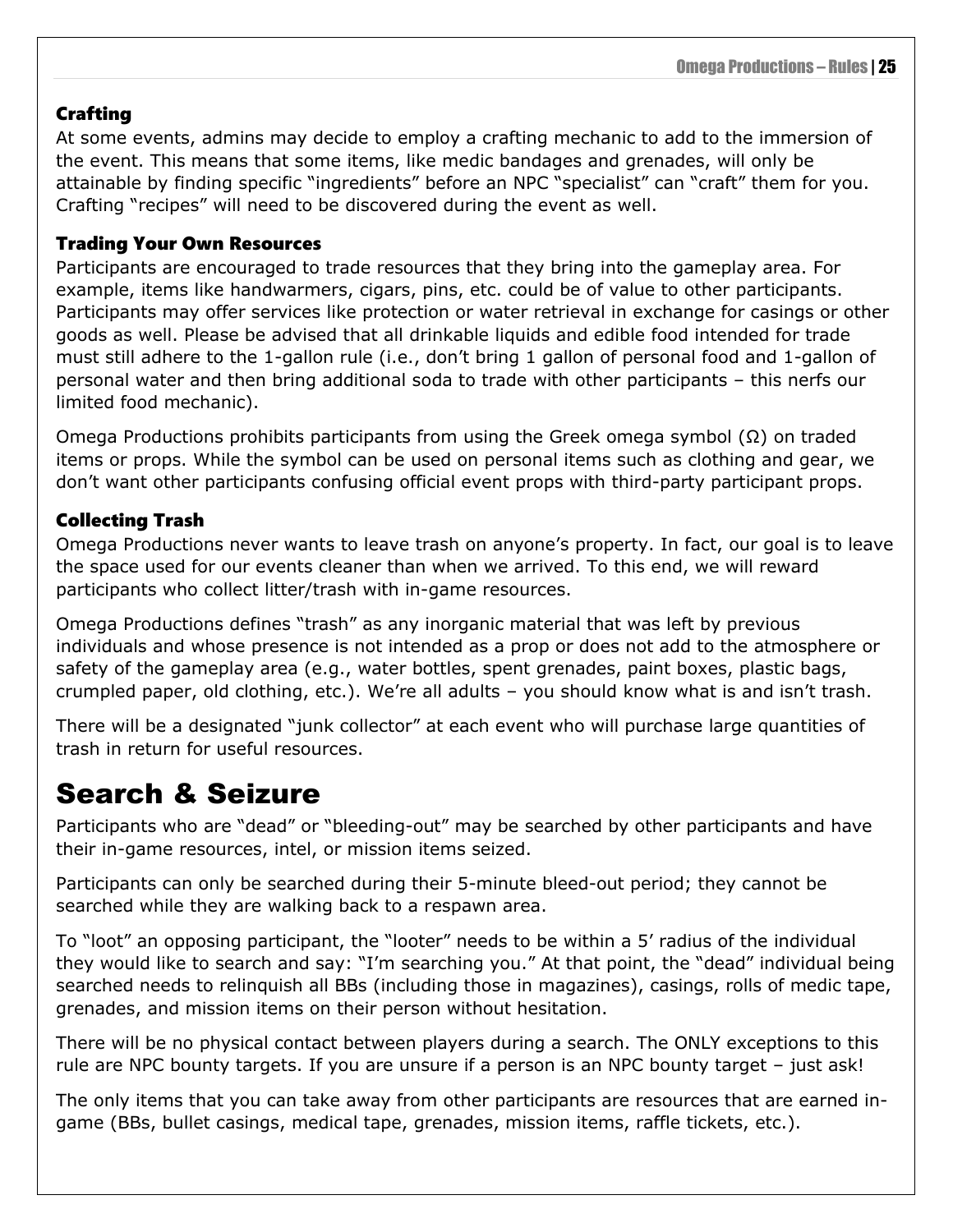Items like food, water, and personal effects are to never be seized. Always be respectful of others' personal property.

Once a participant is "looted," they must still serve the remainder of their 5-minute bleed-out.

### <span id="page-29-0"></span>Stashing/Caching Resources

Participants are prohibited from stashing resources in their rucksack, tent, or "secret spot" under a rock or in a tree. Because participants are not permitted to search through others' personal property, this essentially removes things like BBs, casings, medic tape, grenades, and other resources from the flow of the game.

To prevent the hoarding of resources, participants must keep all their "lootable" resources on their person or in a common area (cache) at their community. Since most communities consolidate their resources in a centralized cache, it would be wise for them to post a guard at their community to protect against theft or tampering.

### <span id="page-29-1"></span>Nighttime Gameplay

Because Omega Productions' events are continuous, participants may find themselves exploring the gameplay area at nighttime. All normal event rules are still in effect during nighttime gameplay, with the addition of the following regulations/recommendations:

- eye protection with clear lenses is required for nighttime gameplay
- participants are required to have at least one flashlight on their person during nighttime gameplay $14$
- participants will be required to have some type of red light to signify that they are hit
- participants are encouraged to operate in groups during nighttime gameplay
- use of night vision or thermal optics is forbidden there are no NODs after the apocalypse!

Before nighttime gameplay begins, event staff will distribute green chem lights along pathways near each community to prevent participants getting lost at night. Blue chem lights will be used to mark community areas. Tiki torches and road flares will be used to illuminate "hot zones."

We ask that all participants "check-in" back at their community at dusk so that the community leaders can get a headcount of who is participating in nighttime activities.

REMINDER: Communities are Safe Zones (mags out, weapons cleared, safeties on, eye protection off) at night. Refer to the event specific schedule to know the exact times of Safe Zones in communities.

### <span id="page-29-2"></span>**Vehicles**

At this time, participant-owned vehicles (POVs) are not permitted in the gameplay area. As our events increase in scale, we may consider POVs as an option.

Unless told otherwise by staff, any vehicles or ATVs that you may see in the gameplay area are strictly off limits. Do not shoot at or near them as they could be non-participants not wearing eye protection.

<sup>&</sup>lt;sup>14</sup> Headlamps are highly recommended.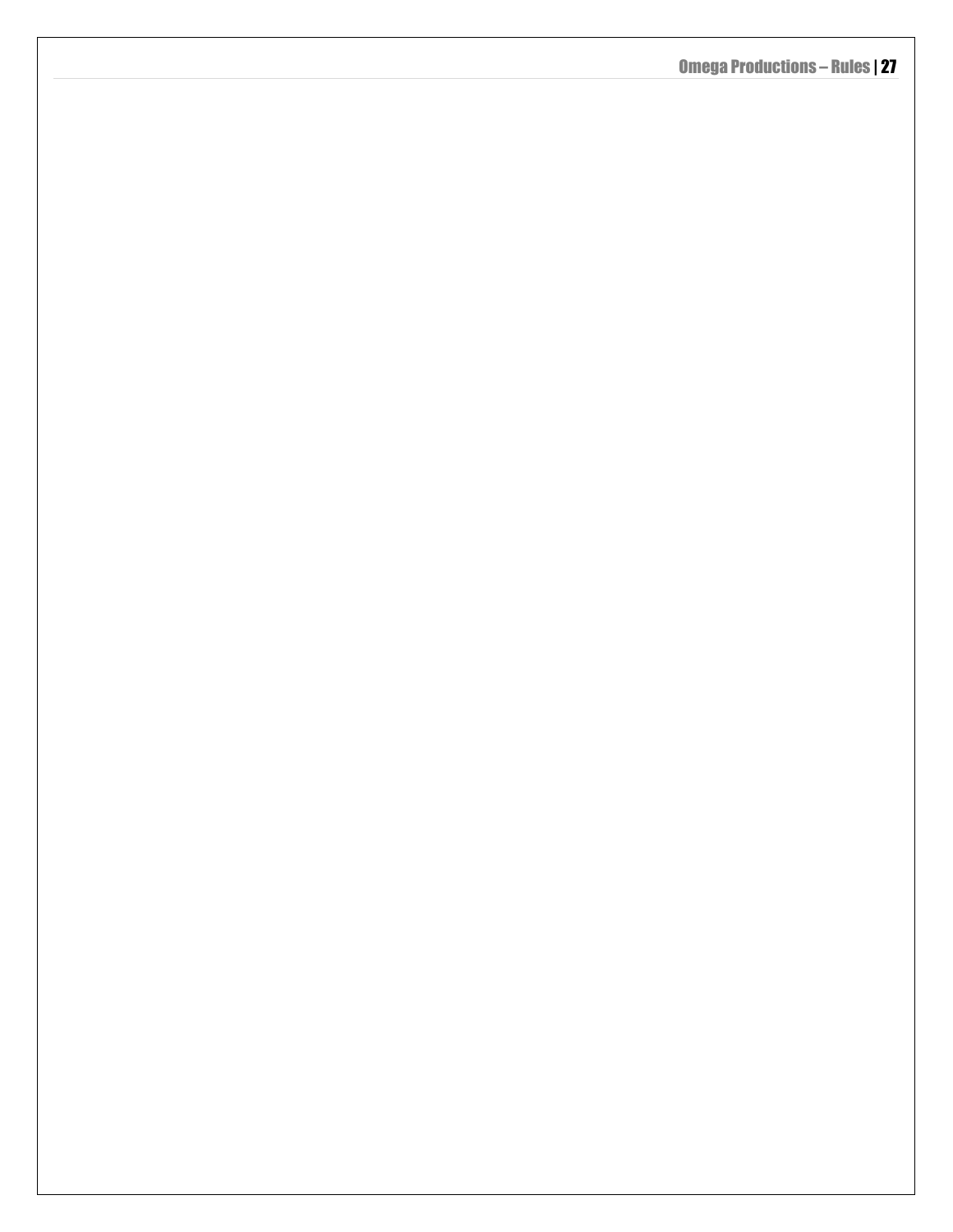# <span id="page-31-0"></span>Equipment

The equipment needed to attend an Omega Event can be found around most participants' homes. We do not want participants to think that they need to spend a small fortune on camping supplies, outdoor clothing, or airsoft equipment to attend an event.

If you do need to buy something, everything on our pack list (with the exception of an airsoft replica) can be purchased on [Amazon.](https://www.omega-epi.com/everything-on-amazon) We recommend considering [Amped Airsoft](http://www.ampedairsoft.com/) for your airsoft-specific needs.

### <span id="page-31-1"></span>Pack List

The full list of required and recommended items can be found in our document entitled "[Pack](https://www.omega-epi.com/gear)  [List](https://www.omega-epi.com/gear)". Please note that we *require* very little – participants are encouraged to challenge themselves by starting the event with as few resources as possible.

For this document, we have included the list of non-negotiable, required items:

- ANSI-rated eye protection
- shirt
- pants
- shoes
- tarp/tent/bivy sack (one of these, minimum)
- sleeping bag
- 2L water storage
- 22-channel radio
- flashlight
- red "dead rag" & red "dead light"
- safety whistle

### <span id="page-31-2"></span>Distressing Your Clothing

We strongly encourage all participants to consider distressing their clothing to better fit the postapocalyptic theme of our events. [Our website](https://www.omega-epi.com/how-to) has a collection of video walkthroughs that discuss this topic.

### <span id="page-31-3"></span>Military Gear Items

Omega Productions defines military gear as:

- plate carriers
- chest rigs
- load bearing equipment/vests (LBVs)
- ALICE gear (excluding rucks)
- MOLLE battle belts

While these items are permitted, we require that they fit within the post-apocalyptic theme of our events. This means that if you decide to wear any of the above items to an Omega Event, they need to be adequately distressed and appear as if they have gone through years of abuse. Omega is NOT a military simulation event company; wearing brand-new military gear is unacceptable for participants to wear.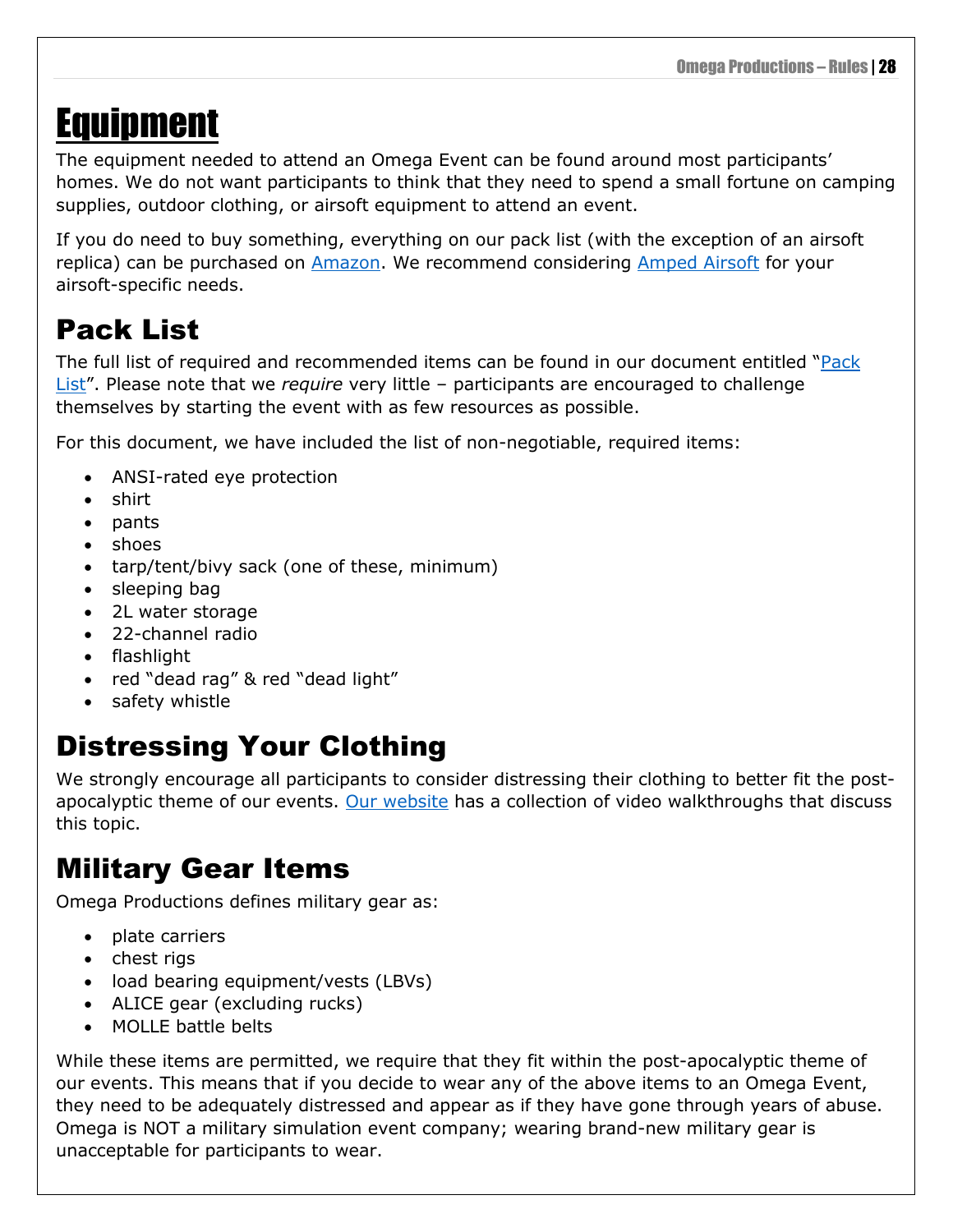#### <span id="page-32-0"></span>Being "Marked"

Participants who choose to wear this gear will be "marked" by event staff and NPCs. Because participants wearing this gear have the appearance of being more militaristic, traders, community leaders, and other NPCs may treat them differently compared to participants that are dressed in civilian attire. For example, traders may raise their prices on items; wandering NPCs may give false information about the location of items; other participants may make hunting "marked" participants a priority.

Omega Productions reserves the right to deny a participant entry into the gameplay area if their gear does not fit within the theme of our events.

### <span id="page-32-1"></span>Prohibited Items

Our storyline dictates that certain pieces of equipment are prohibited in the gameplay area:

- full camouflage uniforms (mismatched/ragged camo tops and bottoms are approved)
	- o camouflage equipment such as rucksacks, bivouac bags, sleeping bags, etc. are approved for use
- ballistic or riot shields
- night vision goggles
- thermal optics
- fast-type helmets (OpsCore, Team Wendy, Crye Air Frame, etc.)
- any weapon-mounted accessory that uses a battery (electronic scopes and lasers)
	- $\circ$  if you would like to use something like a red dot sight WITHOUT a battery, that is acceptable
	- $\circ$  weapon-mounted flashlights are approved for nighttime gameplay
- speed loaders
- red headwear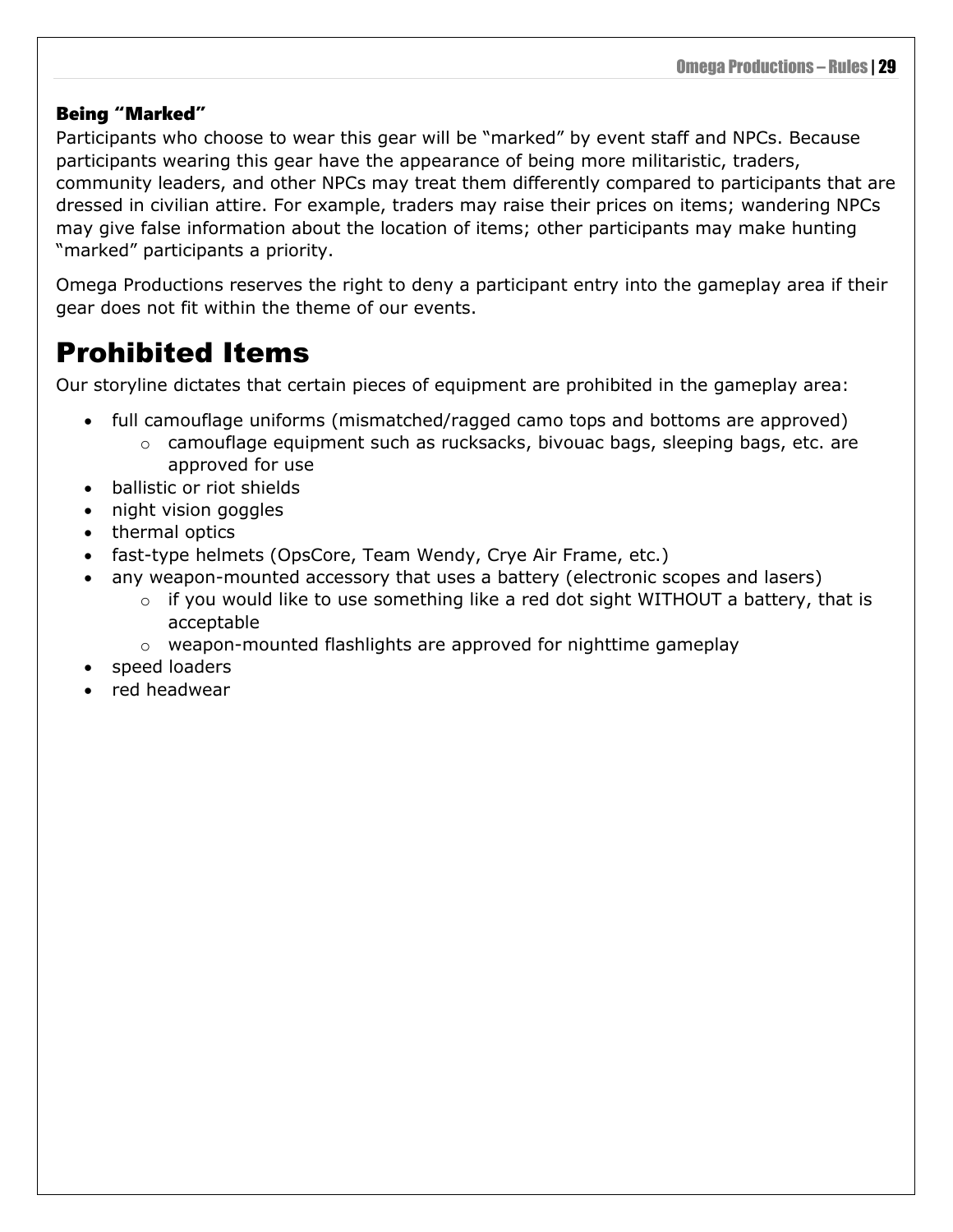# <span id="page-33-0"></span>Pre-Event Processing

Once participants arrive to the event location, there are three steps (listed below) that must be completed before being granted entry into the gameplay area.

Optional tasks include visiting vendor booths and purchasing event merchandise.

### <span id="page-33-1"></span>Registration

All individuals who wish to participate in an Omega Productions' event must pre-register; walkons will never be permitted.

Registration is the first step that must be completed before being processed into the event because it is where you will gather the materials necessary to complete the next three steps.

The Registration Table will be in a clearly marked area, most likely under a large tent. The registration table will be open during the following (local) times:

- Friday: 2:00pm 4:00pm
- Saturday: 11:00am 12:00pm

At the registration table, you will need to provide your first and last name and present your state or federally issued ID (if asked for it).

Additionally, you will need to complete a waiver of liability for the event along with a medical card (that you will keep on you throughout the duration of the event).

### <span id="page-33-2"></span>Chronograph

Using a chronograph to measure BB velocity ensures that all replica weapons are within the appropriate kinetic energy ranges outlined below.

The chronograph station will be clearly marked, usually located close to the registration area.

All participants must chronograph each replica that they intend to bring into the gameplay area.

Additionally, all participants wishing to utilize a melee weapon during the event must have that inspected and tagged as well.

- Boffer: Stab-safe foam weapons approved for stealth melee, standard melee, and the fight pit marked with a GREEN TAG
- **LARP: Injection-molded, latex weapon approved for stealth melee and standard** melee marked with a WHITE TAG
- **Training:** Rubber or hard foam training weapons (Cold Steel, Sharkee, etc.) approved for stealth melee marked with a RED TAG

All participants need to wear eye protection while they are chronographing their replica(s).

Automatic Electric Gun (AEG), and spring replicas will be chronographed using 0.25g/6mm BBs.

High Pressure Air (HPA), Gas Blow Back Rifle (GBBR) and pistol, and "Classic" replicas will be chronographed using 0.32g/6mm BBs to account for joule creep. Additionally, HPA replicas will be required to have a tournament lock on their external air source that is capable of being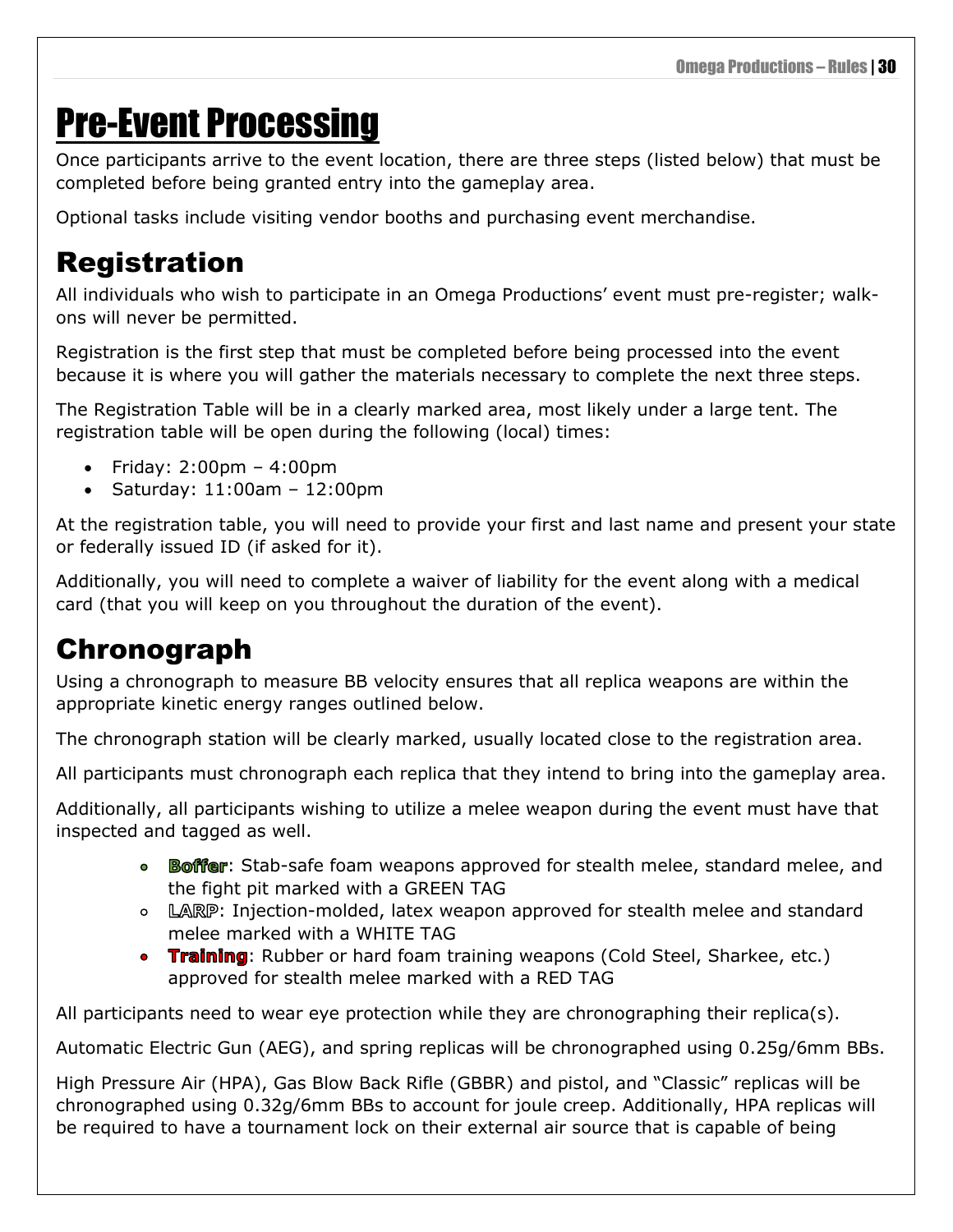secured for the length of the event to prevent manipulation of the regulator after being chronographed.

Because Omega Productions does not allow participants to carry their own BBs into the gameplay area, the use of replicas that fire 8mm BBs is prohibited.

Chronographers will load participants' magazines with 0.25g BBs for all AEGs and 0.32g BBs for all HPA replicas.

Event admins will use speed loaders to load 10 BBs into a participant's magazine before chronographing their replica. All participants, regardless of what style replica(s) they choose to use, should bring one magazine with them to the chronograph station.

The process for chronographing a replica will be as follows:

- 1) An event admin will turn the hop-up on the participant's replica OFF. This ensures that the rubber nub inside of the inner barrel can impart no resistance on the BB. If necessary, the event admin will also remove barrel extensions and dummy suppressors<sup>15</sup> from weapons so that the true muzzle velocity can be measured.
- 2) The replica will be loaded with the appropriate weight BBs and fired a minimum of 3 times to ensure the consistency of the velocity measurement.
- 3) The magazine will be removed, the replica will be fired to ensure that all BBs are removed, and the safety will be engaged before being returned to the participant.
- 4) The replica will be marked with a colored zip tie<sup>16</sup> according to the criteria listed below:
	- $\mathbb{R}$  if  $\mathbb{R}$  Pistol/Shotgun: Up to 355 FPS with 0.25g BBs or 317 FPS with 0.32g BBs (1.50 joules) with no minimum engagement distance (MED) and semi-auto ONLY – marked with a GREEN tag
	- **SMG (Sub-Machine Guns)**: Omega Productions does not recognize an SMG class; all SMG replicas will be classified under the rifle class
	- SSW (Squad Support Weapon): Up to 355 FPS with 0.25q BBs or 317 FPS with 0.32g BBs (1.50 joules) with MED of 50 feet and must be an internationally recognized SSW (no M4s with box mags or SMGs with drum mags) – marked with a YELLOW tag
	- DMR (Designated Marksman Rifle): Up to 400 FPS with 0.25g BBs or 355 FPS with 0.32g BBs (1.86 joules) with MED of 50 feet and must be an internationally recognized DMR (no M4s or AKs with scopes) and semi-auto ONLY – marked with a BLUE tag
	- **Sniper**: Up to 450 FPS with 0.25g BBs or 397 FPS with 0.32g BBs (2.32 joules) with MED of 100 feet and bolt-action ONLY – marked with an ORANGE tag
- 5) For HPA replicas, the tournament lock will be secured with zip ties so that the PSI output of the regulator cannot be adjusted after being chronographed.
- 6) Steps 1-5 will be repeated as necessary for each replica that the participant wishes to bring with them into the gameplay area.

To make the chronograph process as smooth as possible, we request that all HPA users have their output pressure properly adjusted before they chronograph their replica with event admins. If you are not satisfied with how your replica is performing after the initial chronograph, you will have to exit the line, make your adjustments, and then proceed to the back of the line. HPA

<sup>15</sup> Please note that velocity reducers are NOT PERMITTED by Omega Productions

<sup>&</sup>lt;sup>16</sup> Please visit our *online joule chart* to see how your replica will be tagged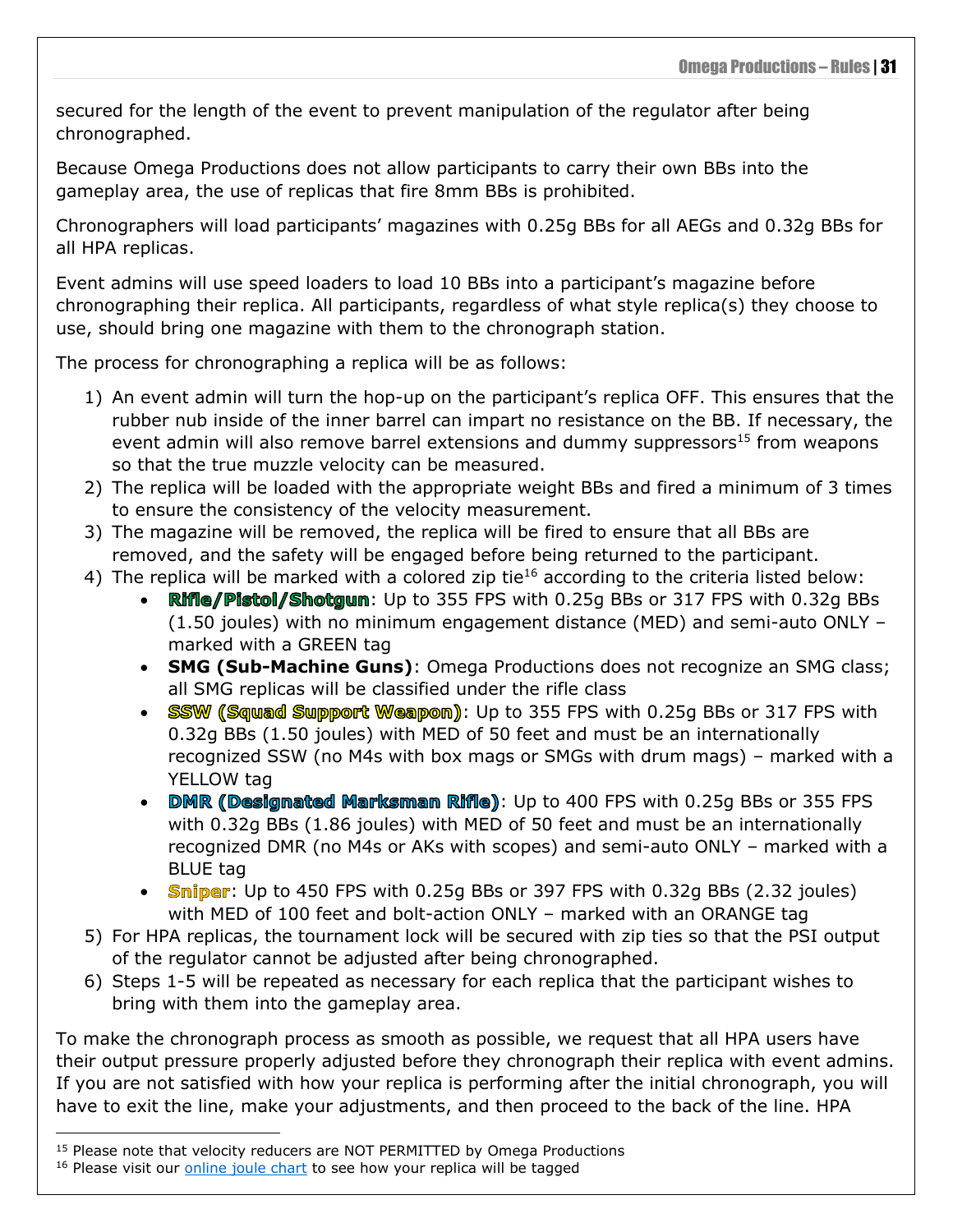users will not be permitted to hold up the line while they adjust their regulator's output pressure.

Please be advised that if an event admin observes a replica without a tag or a regulator without a secured tournament lock at any time during the event, the replica's owner will be sent to a Referee for an immediate chronograph spot-check. If the replica is found to be outside of the acceptable joule limits for its class, the owner will be removed from the event immediately without a refund.

### <span id="page-35-0"></span>Safety & Gameplay Briefing

Please remain quiet and respectful during briefings. Side conversations, random outbursts, and childish commentary will not be tolerated. If participants have serious questions, they should be asked. Limited interruptions and distractions will help these briefings move as quickly as possible.

Omega Productions' Safety Briefings are intended to be an abridged version of this document delivered verbally in approximately 20 minutes. The Safety Briefing is NOT a substitute for reading this document in its entirety. The Safety Briefing is intended to be repetitive so that event admins can express the importance of certain rules to participants. At the end of the safety briefing, we will check that everyone has all of the mandatory items listed on our gear list.

Omega Productions' Gameplay Briefings are intended to be an abridged version of this document delivered verbally in approximately 20 minutes. During the gameplay briefing, we will remind participants of what to expect during our events.